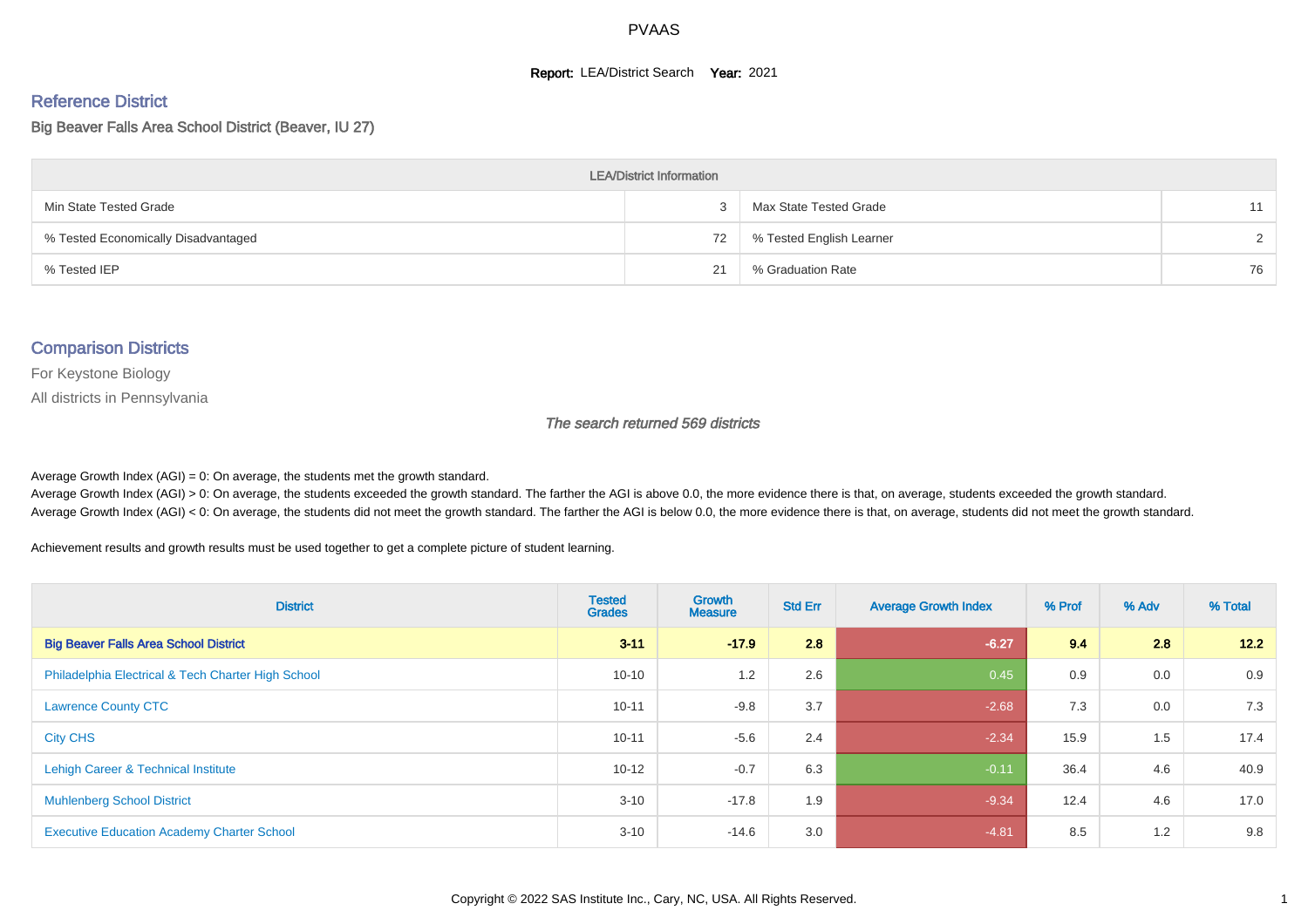| <b>District</b>                               | <b>Tested</b><br><b>Grades</b> | <b>Growth</b><br><b>Measure</b> | <b>Std Err</b> | <b>Average Growth Index</b> | % Prof | % Adv   | % Total |
|-----------------------------------------------|--------------------------------|---------------------------------|----------------|-----------------------------|--------|---------|---------|
| <b>Big Beaver Falls Area School District</b>  | $3 - 11$                       | $-17.9$                         | 2.8            | $-6.27$                     | 9.4    | 2.8     | 12.2    |
| <b>Chartiers-Houston School District</b>      | $3 - 10$                       | $-16.5$                         | 3.5            | $-4.79$                     | 26.3   | $6.6\,$ | 32.9    |
| <b>Neshannock Township School District</b>    | $3 - 10$                       | $-12.5$                         | 2.7            | $-4.73$                     | 29.0   | 13.0    | 42.0    |
| <b>Mid Valley School District</b>             | $3 - 10$                       | $-11.1$                         | 2.7            | $-4.07$                     | 28.3   | 8.1     | 36.4    |
| <b>Shikellamy School District</b>             | $3 - 10$                       | $-8.3$                          | 2.4            | $-3.42$                     | 20.8   | 18.5    | 39.2    |
| Lackawanna Trail School District              | $3 - 10$                       | $-11.0$                         | 3.3            | $-3.35$                     | 13.1   | 18.0    | 31.2    |
| <b>Wissahickon School District</b>            | $3 - 10$                       | $-5.3$                          | 1.7            | $-3.14$                     | 27.5   | 29.0    | 56.6    |
| Jefferson-Morgan School District              | $3 - 10$                       | $-12.0$                         | 3.9            | $-3.09$                     | 28.6   | 6.1     | 34.7    |
| California Area School District               | $3 - 10$                       | $-13.7$                         | 4.5            | $-3.06$                     | 41.7   | 16.7    | 58.3    |
| <b>Avonworth School District</b>              | $3 - 10$                       | $-6.2$                          | 2.3            | $-2.68$                     | 35.9   | 14.1    | 50.0    |
| <b>Antietam School District</b>               | $3 - 10$                       | $-9.5$                          | 3.7            | $-2.57$                     | 20.9   | 1.5     | 22.4    |
| <b>Carmichaels Area School District</b>       | $3 - 10$                       | $-7.0$                          | 3.1            | $-2.30$                     | 17.8   | 9.6     | 27.4    |
| <b>Yough School District</b>                  | $3 - 10$                       | $-6.2$                          | 2.7            | $-2.27$                     | 28.9   | $8.8\,$ | 37.7    |
| <b>Wyoming Area School District</b>           | $3 - 10$                       | $-5.5$                          | 2.5            | $-2.21$                     | 32.0   | 9.6     | 41.6    |
| <b>West Middlesex Area School District</b>    | $3 - 10$                       | $-7.4$                          | 3.5            | $-2.11$                     | 32.0   | 9.6     | 41.6    |
| <b>Cambria Heights School District</b>        | $3 - 10$                       | $-6.2$                          | 2.9            | $-2.11$                     | 25.0   | 13.0    | 38.0    |
| <b>Sto-Rox School District</b>                | $3 - 10$                       | $-7.0$                          | 3.5            | $-1.99$                     | 3.2    | 0.0     | 3.2     |
| <b>Shanksville-Stonycreek School District</b> | $3 - 10$                       | $-8.6$                          | 5.5            | $-1.55$                     | 17.6   | 23.5    | 41.2    |
| <b>Troy Area School District</b>              | $3 - 10$                       | $-4.7$                          | 3.2            | $-1.46$                     | 22.8   | 16.5    | 39.2    |
| <b>Northeast Bradford School District</b>     | $3 - 10$                       | $-5.0$                          | 3.7            | $-1.35$                     | 30.6   | 4.8     | 35.5    |
| <b>Rose Tree Media School District</b>        | $3 - 10$                       | $-2.8$                          | 2.1            | $-1.33$                     | 35.2   | 29.6    | 64.8    |
| <b>Beaver Area School District</b>            | $3 - 10$                       | $-3.0$                          | 2.5            | $-1.16$                     | 25.8   | 27.8    | 53.6    |
| <b>Harmony Area School District</b>           | $3 - 10$                       | $-5.7$                          | 5.0            | $-1.13$                     | 33.3   | 0.0     | 33.3    |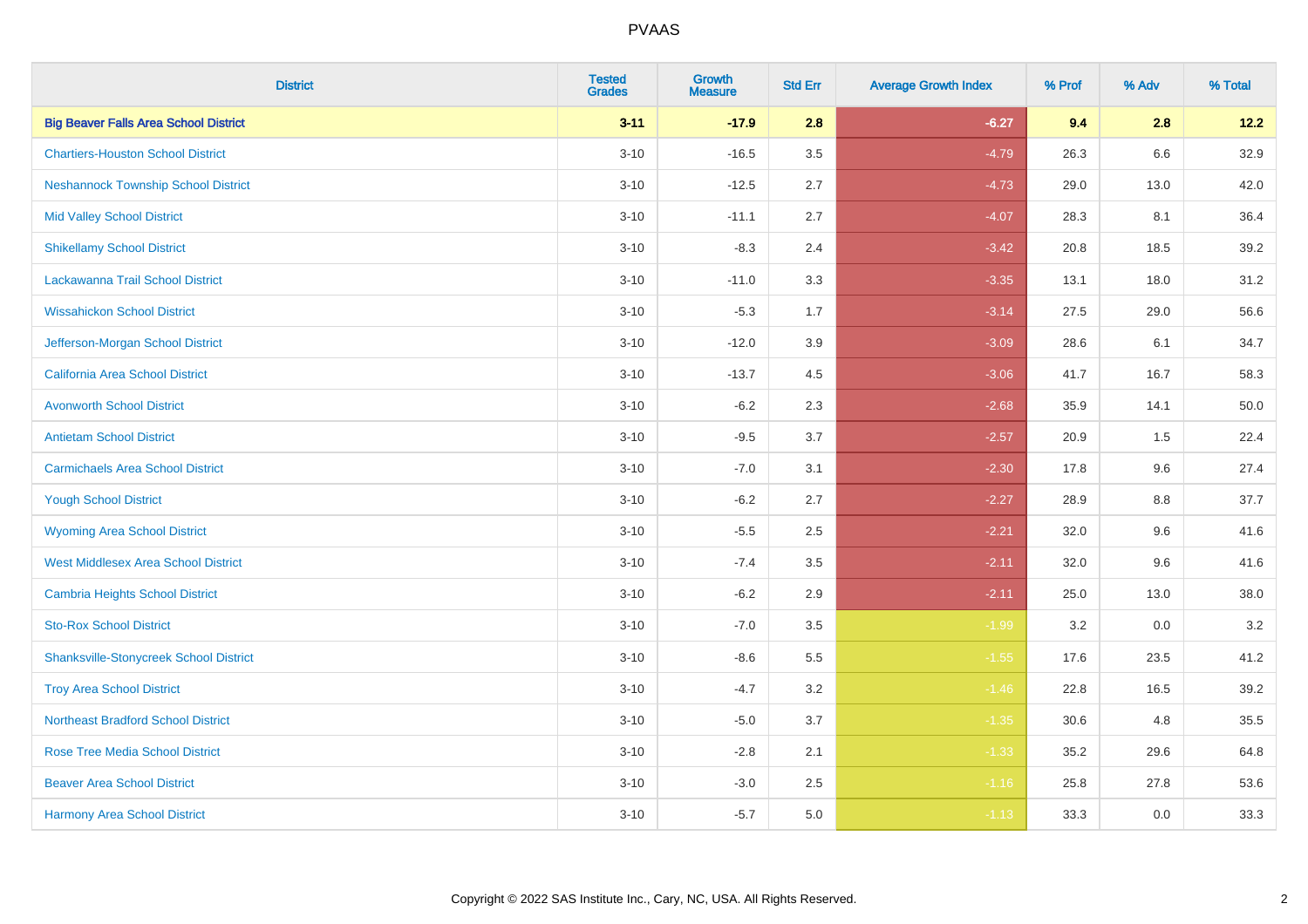| <b>District</b>                              | <b>Tested</b><br><b>Grades</b> | <b>Growth</b><br><b>Measure</b> | <b>Std Err</b> | <b>Average Growth Index</b> | % Prof | % Adv | % Total |
|----------------------------------------------|--------------------------------|---------------------------------|----------------|-----------------------------|--------|-------|---------|
| <b>Big Beaver Falls Area School District</b> | $3 - 11$                       | $-17.9$                         | 2.8            | $-6.27$                     | 9.4    | 2.8   | 12.2    |
| <b>Moshannon Valley School District</b>      | $3 - 10$                       | $-5.1$                          | 4.6            | $-1.12$                     | 25.0   | 12.5  | 37.5    |
| <b>Mahanoy Area School District</b>          | $3 - 10$                       | $-3.4$                          | 3.1            | $-1.07$                     | 21.4   | 8.6   | 30.0    |
| <b>Northwest Area School District</b>        | $3 - 10$                       | $-3.2$                          | 3.3            | $-0.97$                     | 30.4   | 13.0  | 43.5    |
| <b>Propel Charter School-Montour</b>         | $3 - 10$                       | $-3.4$                          | 3.6            | $-0.93$                     | 7.7    | 0.0   | 7.7     |
| <b>Mount Union Area School District</b>      | $3 - 10$                       | $-2.5$                          | 2.8            | $-0.89$                     | 19.8   | 5.8   | 25.6    |
| <b>Reynolds School District</b>              | $3 - 10$                       | $-3.0$                          | 3.5            | $-0.87$                     | 27.3   | 9.1   | 36.4    |
| <b>Carbondale Area School District</b>       | $3 - 10$                       | $-2.8$                          | 3.2            | $-0.87$                     | 27.5   | 2.9   | 30.4    |
| <b>Valley Grove School District</b>          | $3 - 10$                       | $-4.0$                          | 5.5            | $-0.72$                     | 68.4   | 15.8  | 84.2    |
| <b>Tri-Valley School District</b>            | $3 - 10$                       | $-2.7$                          | 3.9            | $-0.69$                     | 31.0   | 9.5   | 40.5    |
| <b>Monessen City School District</b>         | $3 - 10$                       | $-3.9$                          | 5.6            | $-0.69$                     | 21.0   | 10.5  | 31.6    |
| <b>Southeastern Greene School District</b>   | $3 - 10$                       | $-2.3$                          | 4.4            | $-0.53$                     | 29.0   | 9.7   | 38.7    |
| <b>Clearfield Area School District</b>       | $3 - 10$                       | $-1.3$                          | 3.7            | $-0.34$                     | 43.9   | 24.6  | 68.4    |
| <b>MaST Community Charter School</b>         | $3 - 10$                       | $-0.9$                          | 2.5            | $-0.34$                     | 25.0   | 21.6  | 46.6    |
| <b>Ferndale Area School District</b>         | $3 - 10$                       | $-1.1$                          | 4.1            | $-0.27$                     | 21.0   | 7.9   | 29.0    |
| <b>Fort Cherry School District</b>           | $3 - 10$                       | $-0.7$                          | 3.1            | $-0.21$                     | 30.6   | 14.1  | 44.7    |
| <b>Portage Area School District</b>          | $3 - 10$                       | $-0.5$                          | 3.3            | $-0.14$                     | 27.0   | 20.6  | 47.6    |
| <b>Freeport Area School District</b>         | $3 - 10$                       | $-0.2$                          | 2.1            | $-0.10$                     | 37.4   | 29.8  | 67.2    |
| <b>Garnet Valley School District</b>         | $3 - 10$                       | 0.2                             | 1.7            | 0.13                        | 34.9   | 26.4  | 61.3    |
| <b>Marion Center Area School District</b>    | $3 - 10$                       | $0.8\,$                         | 2.9            | 0.27                        | 23.3   | 11.1  | 34.4    |
| South Williamsport Area School District      | $3 - 10$                       | 0.9                             | 3.1            | 0.31                        | 38.4   | 11.6  | 50.0    |
| <b>MaST Community Charter School II</b>      | $3 - 10$                       | 1.4                             | 3.0            | 0.45                        | 16.1   | 4.6   | 20.7    |
| <b>Abington School District</b>              | $3 - 10$                       | 0.9                             | 1.6            | 0.57                        | 29.7   | 28.7  | 58.4    |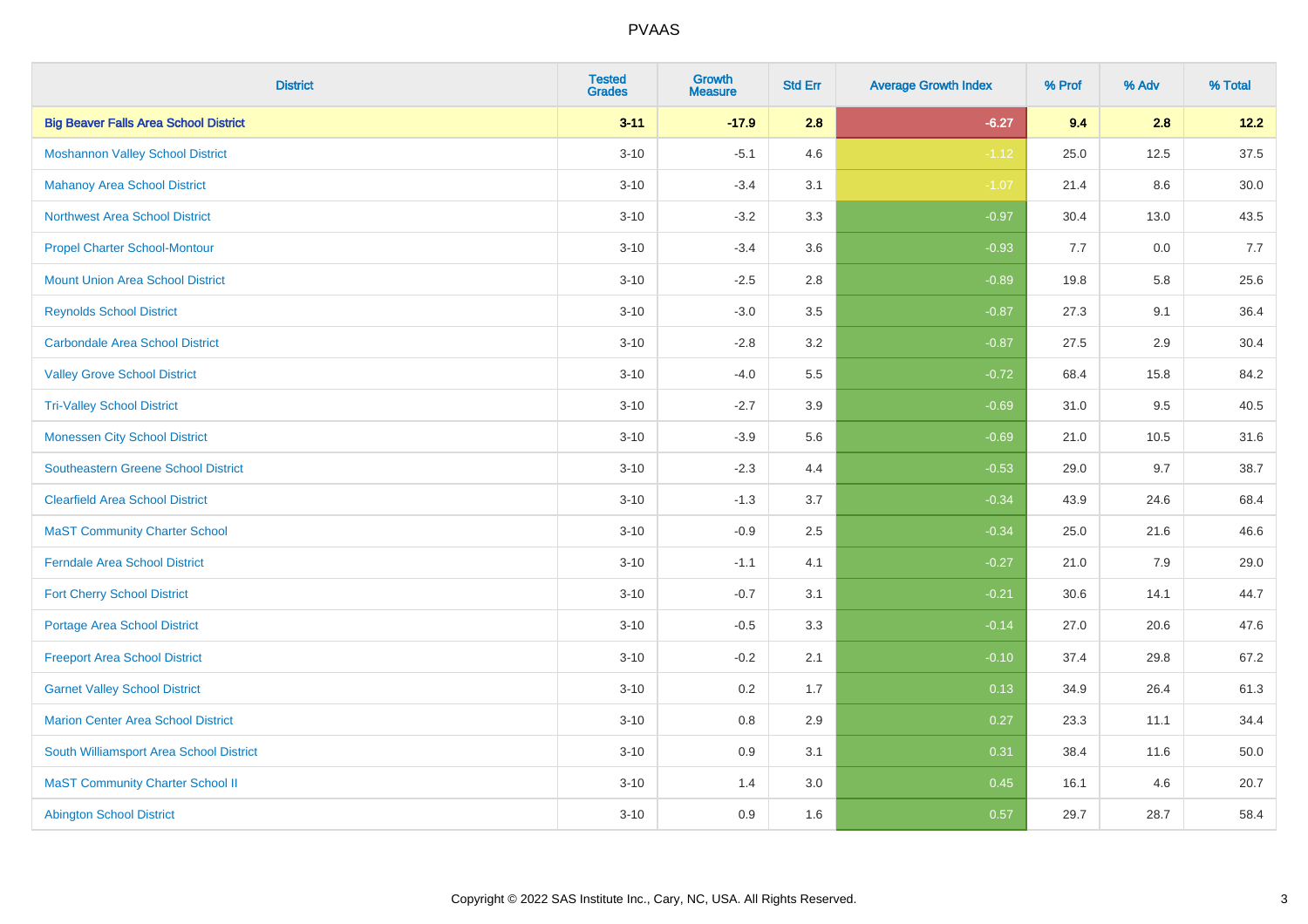| <b>District</b>                                    | <b>Tested</b><br><b>Grades</b> | <b>Growth</b><br><b>Measure</b> | <b>Std Err</b> | <b>Average Growth Index</b> | % Prof | % Adv | % Total |
|----------------------------------------------------|--------------------------------|---------------------------------|----------------|-----------------------------|--------|-------|---------|
| <b>Big Beaver Falls Area School District</b>       | $3 - 11$                       | $-17.9$                         | 2.8            | $-6.27$                     | 9.4    | 2.8   | 12.2    |
| <b>Sullivan County School District</b>             | $3 - 10$                       | 2.5                             | 4.3            | 0.58                        | 43.6   | 7.7   | 51.3    |
| <b>Bethlehem-Center School District</b>            | $3 - 10$                       | 2.1                             | 3.5            | 0.59                        | 32.3   | 4.6   | 36.9    |
| <b>Belmont Charter School</b>                      | $3 - 10$                       | 2.2                             | 3.4            | 0.64                        | 5.3    | 1.8   | 7.0     |
| <b>Centennial School District</b>                  | $3 - 10$                       | 1.5                             | 1.5            | 0.98                        | 23.6   | 12.4  | 36.0    |
| <b>Southeast Delco School District</b>             | $3 - 10$                       | 3.9                             | 3.5            | 1.12                        | 18.6   | 3.4   | 22.0    |
| <b>Bellwood-Antis School District</b>              | $3 - 10$                       | 3.5                             | 2.8            | 1.24                        | 40.9   | 19.4  | 60.2    |
| <b>Bloomsburg Area School District</b>             | $3 - 10$                       | 4.3                             | 3.4            | 1.26                        | 36.5   | 20.6  | 57.1    |
| <b>Mastery Charter School - Thomas Campus</b>      | $3 - 10$                       | 7.9                             | 5.7            | 1.39                        | 12.5   | 0.0   | 12.5    |
| <b>Central Valley School District</b>              | $3 - 10$                       | 4.7                             | 2.6            | 1.83                        | 37.8   | 18.5  | 56.3    |
| <b>Benton Area School District</b>                 | $3 - 10$                       | 8.1                             | 4.0            | 2.01                        | 35.7   | 28.6  | 64.3    |
| <b>Wallingford-Swarthmore School District</b>      | $3 - 10$                       | 5.0                             | 2.2            | 2.25                        | 33.3   | 37.1  | 70.4    |
| <b>Glendale School District</b>                    | $3 - 10$                       | 7.9                             | 3.5            | 2.25                        | 42.6   | 9.3   | 51.8    |
| <b>Commonwealth Charter Academy Charter School</b> | $3 - 10$                       | 4.2                             | 1.6            | 2.68                        | 27.0   | 15.6  | 42.5    |
| South Butler County School District                | $3 - 10$                       | 6.3                             | 2.2            | 2.80                        | 37.8   | 19.2  | 57.0    |
| Allegheny-Clarion Valley School District           | $3 - 10$                       | 12.3                            | 4.1            | 3.03                        | 33.3   | 19.0  | 52.4    |
| <b>Kane Area School District</b>                   | $3 - 10$                       | 8.8                             | 2.9            | 3.07                        | 31.4   | 19.8  | 51.2    |
| <b>Mars Area School District</b>                   | $3 - 10$                       | 6.6                             | 1.9            | 3.45                        | 36.7   | 32.4  | 69.1    |
| <b>Tredyffrin-Easttown School District</b>         | $3 - 10$                       | 8.7                             | 2.4            | 3.57                        | 35.2   | 35.8  | 71.0    |
| Maritime Academy Charter School                    | $3 - 10$                       | 13.2                            | 3.1            | 4.29                        | 24.0   | 1.3   | 25.3    |
| <b>Montrose Area School District</b>               | $3 - 10$                       | 12.3                            | 2.8            | 4.41                        | 37.8   | 28.9  | 66.7    |
| <b>Pennridge School District</b>                   | $3 - 10$                       | 7.4                             | 1.5            | 5.10                        | 32.0   | 27.6  | 59.6    |
| <b>Fleetwood Area School District</b>              | $3 - 10$                       | 10.4                            | 2.0            | 5.19                        | 31.7   | 25.8  | 57.5    |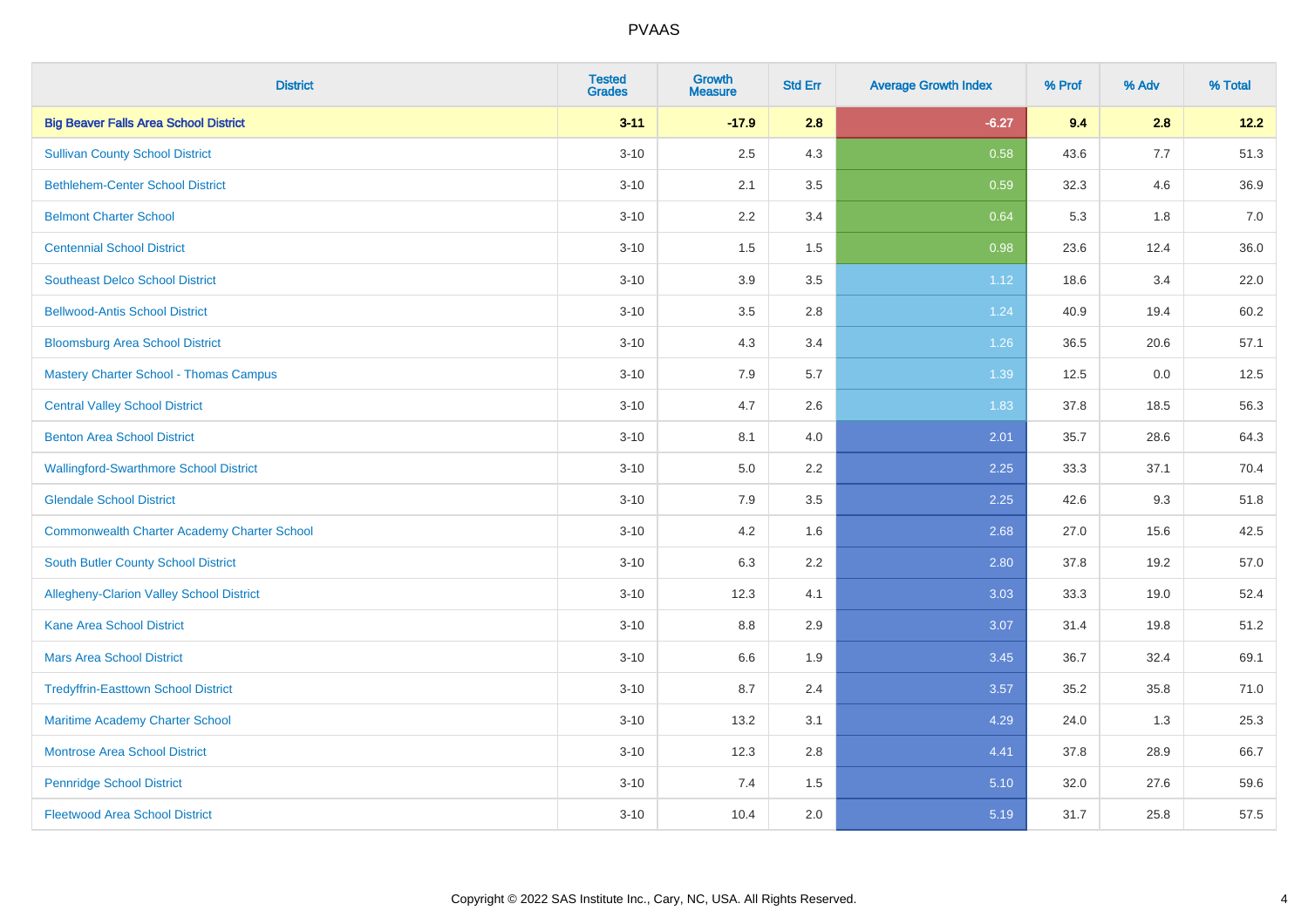| <b>District</b>                              | <b>Tested</b><br><b>Grades</b> | <b>Growth</b><br><b>Measure</b> | <b>Std Err</b> | <b>Average Growth Index</b> | % Prof | % Adv | % Total |
|----------------------------------------------|--------------------------------|---------------------------------|----------------|-----------------------------|--------|-------|---------|
| <b>Big Beaver Falls Area School District</b> | $3 - 11$                       | $-17.9$                         | 2.8            | $-6.27$                     | 9.4    | 2.8   | 12.2    |
| <b>Avon Grove School District</b>            | $3 - 10$                       | 7.6                             | 1.4            | 5.29                        | 33.7   | 33.2  | 67.0    |
| <b>Blue Mountain School District</b>         | $3 - 10$                       | 12.2                            | 2.1            | 5.81                        | 30.7   | 26.1  | 56.8    |
| <b>Collegium Charter School</b>              | $3 - 10$                       | 21.2                            | 2.6            | 8.18                        | 25.4   | 16.4  | 41.8    |
| <b>Derry Township School District</b>        | $3 - 10$                       | 20.1                            | 2.0            | 10.20                       | 32.8   | 46.9  | 79.7    |
| <b>Pittsburgh School District</b>            | $3 - 11$                       | $-13.0$                         | 1.1            | $-12.25$                    | 16.1   | 6.5   | 22.6    |
| <b>Butler Area School District</b>           | $3 - 11$                       | $-14.1$                         | 1.5            | $-9.60$                     | 26.4   | 11.1  | 37.5    |
| <b>North Hills School District</b>           | $3 - 11$                       | $-15.8$                         | 1.8            | $-8.84$                     | 26.4   | 19.8  | 46.2    |
| <b>Cheltenham School District</b>            | $3 - 11$                       | $-17.6$                         | 2.0            | $-8.74$                     | 24.4   | 8.3   | 32.6    |
| <b>Williamsport Area School District</b>     | $3 - 11$                       | $-11.7$                         | 1.4            | $-8.29$                     | 18.2   | 10.5  | 28.7    |
| <b>Greater Latrobe School District</b>       | $3 - 11$                       | $-14.1$                         | 2.0            | $-7.14$                     | 41.0   | 12.6  | 53.6    |
| <b>Kennett Consolidated School District</b>  | $3 - 11$                       | $-10.4$                         | 1.7            | $-6.27$                     | 28.7   | 14.0  | 42.7    |
| <b>Big Beaver Falls Area School District</b> | $3 - 11$                       | $-17.9$                         | 2.8            | $-6.27$                     | 9.4    | 2.8   | 12.2    |
| <b>Coatesville Area School District</b>      | $3 - 11$                       | $-9.5$                          | 1.6            | $-5.81$                     | 12.8   | 3.3   | 16.2    |
| <b>Central Cambria School District</b>       | $3 - 11$                       | $-12.7$                         | 2.3            | $-5.61$                     | 19.4   | 7.4   | 26.9    |
| <b>Aliquippa School District</b>             | $3 - 11$                       | $-20.0$                         | 3.6            | $-5.54$                     | 1.7    | 0.0   | 1.7     |
| <b>Frazier School District</b>               | $3 - 11$                       | $-18.9$                         | 3.4            | $-5.49$                     | 18.3   | 1.4   | 19.7    |
| <b>Washington School District</b>            | $3 - 11$                       | $-15.9$                         | 2.9            | $-5.44$                     | 12.9   | 1.7   | 14.7    |
| Philadelphia Academy Charter School          | $3 - 11$                       | $-14.7$                         | 2.7            | $-5.42$                     | 21.6   | 3.9   | 25.5    |
| <b>Bristol Township School District</b>      | $3 - 11$                       | $-7.4$                          | 1.4            | $-5.32$                     | 13.8   | 4.6   | 18.4    |
| <b>Wilkes-Barre Area School District</b>     | $3 - 11$                       | $-12.4$                         | 2.4            | $-5.18$                     | 14.2   | 3.7   | 17.9    |
| <b>East Lycoming School District</b>         | $3 - 11$                       | $-10.9$                         | 2.1            | $-5.08$                     | 22.5   | 8.2   | 30.8    |
| Meyersdale Area School District              | $3 - 11$                       | $-16.1$                         | 3.3            | $-4.94$                     | 20.3   | 5.8   | 26.1    |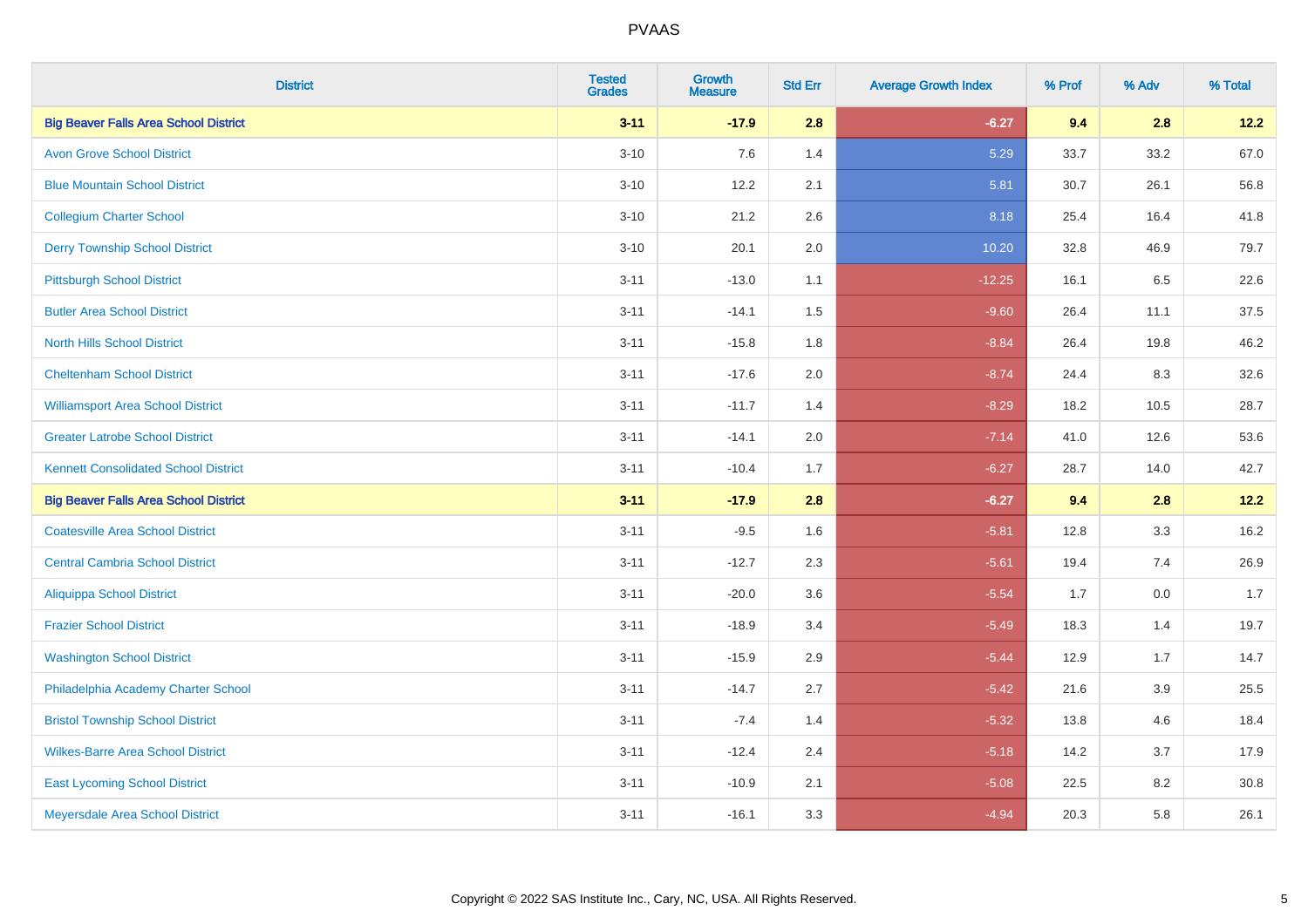| <b>District</b>                               | <b>Tested</b><br><b>Grades</b> | <b>Growth</b><br><b>Measure</b> | <b>Std Err</b> | <b>Average Growth Index</b> | % Prof | % Adv   | % Total  |
|-----------------------------------------------|--------------------------------|---------------------------------|----------------|-----------------------------|--------|---------|----------|
| <b>Big Beaver Falls Area School District</b>  | $3 - 11$                       | $-17.9$                         | 2.8            | $-6.27$                     | 9.4    | 2.8     | 12.2     |
| <b>Trinity Area School District</b>           | $3 - 11$                       | $-8.7$                          | 1.8            | $-4.87$                     | 20.9   | $9.8\,$ | $30.8\,$ |
| <b>Girard School District</b>                 | $3 - 11$                       | $-12.3$                         | 2.6            | $-4.76$                     | 29.7   | 18.9    | 48.6     |
| <b>Fannett-Metal School District</b>          | $3 - 11$                       | $-22.3$                         | 4.8            | $-4.65$                     | 16.4   | 6.6     | 23.0     |
| <b>Derry Area School District</b>             | $3 - 11$                       | $-11.8$                         | 2.6            | $-4.53$                     | 34.8   | 6.1     | 40.9     |
| <b>Northwestern School District</b>           | $3 - 11$                       | $-14.6$                         | 3.2            | $-4.51$                     | 32.5   | 13.7    | 46.2     |
| <b>Dunmore School District</b>                | $3 - 11$                       | $-12.2$                         | 2.7            | $-4.51$                     | 15.0   | 5.3     | 20.4     |
| <b>Hanover Public School District</b>         | $3 - 11$                       | $-12.4$                         | 2.7            | $-4.50$                     | 22.7   | 6.2     | 28.9     |
| Jim Thorpe Area School District               | $3 - 11$                       | $-10.9$                         | 2.4            | $-4.48$                     | 19.5   | 6.0     | 25.5     |
| <b>Greenville Area School District</b>        | $3 - 11$                       | $-13.2$                         | 3.0            | $-4.45$                     | 32.1   | 4.6     | 36.7     |
| <b>Chambersburg Area School District</b>      | $3 - 11$                       | $-5.6$                          | 1.3            | $-4.42$                     | 24.2   | 15.2    | 39.4     |
| <b>General Mclane School District</b>         | $3 - 11$                       | $-10.7$                         | 2.4            | $-4.40$                     | 34.0   | 15.6    | 49.6     |
| <b>Big Spring School District</b>             | $3 - 11$                       | $-9.8$                          | 2.3            | $-4.32$                     | 23.6   | 12.9    | 36.5     |
| <b>Central Dauphin School District</b>        | $3 - 11$                       | $-5.2$                          | 1.2            | $-4.24$                     | 29.3   | 8.7     | 38.0     |
| <b>Chartiers Valley School District</b>       | $3 - 11$                       | $-9.1$                          | 2.1            | $-4.23$                     | 20.7   | 17.4    | 38.0     |
| <b>Central Fulton School District</b>         | $3 - 11$                       | $-13.3$                         | 3.2            | $-4.20$                     | 18.1   | 9.7     | 27.8     |
| <b>Williamsburg Community School District</b> | $3 - 11$                       | $-16.9$                         | 4.1            | $-4.14$                     | 22.4   | 0.0     | 22.4     |
| <b>Moniteau School District</b>               | $3 - 11$                       | $-11.8$                         | 2.9            | $-4.07$                     | 22.6   | 5.0     | 27.6     |
| <b>Mcguffey School District</b>               | $3 - 11$                       | $-12.1$                         | 3.0            | $-4.06$                     | 12.8   | 5.9     | 18.6     |
| <b>Southmoreland School District</b>          | $3 - 11$                       | $-12.5$                         | 3.1            | $-4.04$                     | 33.3   | 15.5    | 48.8     |
| <b>Milton Area School District</b>            | $3 - 11$                       | $-10.1$                         | 2.5            | $-4.04$                     | 23.0   | 11.3    | 34.2     |
| <b>Deer Lakes School District</b>             | $3 - 11$                       | $-10.0$                         | 2.5            | $-4.02$                     | 27.7   | 9.9     | 37.6     |
| <b>Ellwood City Area School District</b>      | $3 - 11$                       | $-12.5$                         | 3.1            | $-4.00$                     | 26.7   | 8.7     | 35.4     |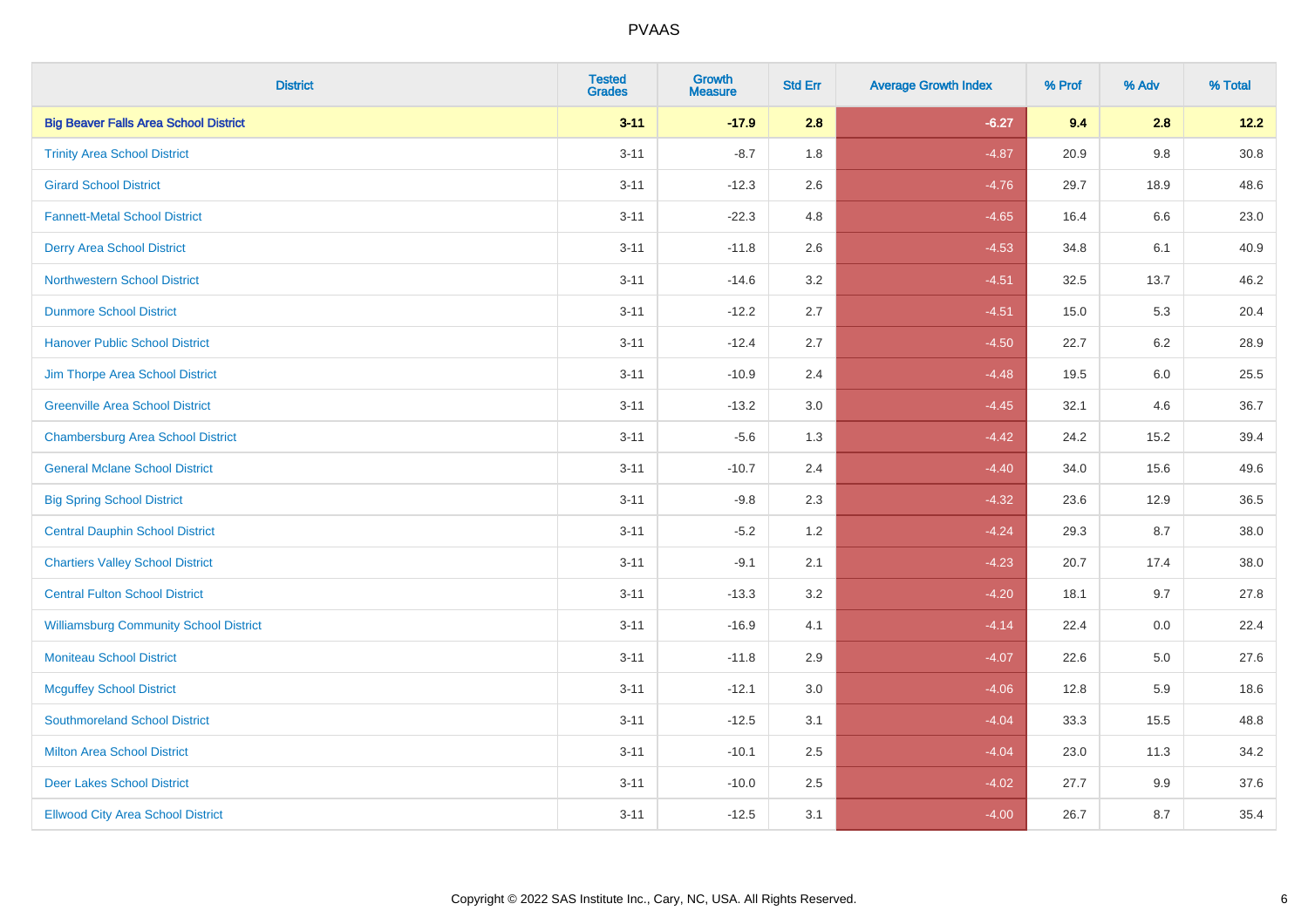| <b>District</b>                              | <b>Tested</b><br><b>Grades</b> | <b>Growth</b><br><b>Measure</b> | <b>Std Err</b> | <b>Average Growth Index</b> | % Prof | % Adv | % Total |
|----------------------------------------------|--------------------------------|---------------------------------|----------------|-----------------------------|--------|-------|---------|
| <b>Big Beaver Falls Area School District</b> | $3 - 11$                       | $-17.9$                         | 2.8            | $-6.27$                     | 9.4    | 2.8   | 12.2    |
| <b>Plum Borough School District</b>          | $3 - 11$                       | $-9.4$                          | 2.4            | $-3.98$                     | 32.9   | 27.4  | 60.4    |
| <b>Windber Area School District</b>          | $3 - 11$                       | $-11.9$                         | 3.0            | $-3.94$                     | 41.0   | 10.3  | 51.3    |
| <b>Bethlehem Area School District</b>        | $3 - 11$                       | $-4.5$                          | 1.1            | $-3.91$                     | 20.4   | 11.3  | 31.7    |
| <b>Tacony Academy Charter School</b>         | $3 - 11$                       | $-12.9$                         | 3.3            | $-3.90$                     | 8.6    | 1.4   | 10.0    |
| <b>Pittston Area School District</b>         | $3 - 11$                       | $-8.2$                          | 2.2            | $-3.75$                     | 26.7   | 14.8  | 41.5    |
| <b>Mohawk Area School District</b>           | $3 - 11$                       | $-10.5$                         | 2.8            | $-3.75$                     | 35.1   | 10.6  | 45.7    |
| <b>Shade-Central City School District</b>    | $3 - 11$                       | $-14.6$                         | 4.0            | $-3.68$                     | 9.6    | 0.0   | 9.6     |
| Morrisville Borough School District          | $3 - 11$                       | $-13.1$                         | 3.7            | $-3.52$                     | 4.9    | 1.6   | 6.6     |
| Mechanicsburg Area School District           | $3 - 11$                       | $-5.7$                          | 1.6            | $-3.48$                     | 35.1   | 16.0  | 51.2    |
| <b>South Park School District</b>            | $3 - 11$                       | $-8.8$                          | 2.5            | $-3.46$                     | 28.1   | 17.0  | 45.2    |
| <b>Burgettstown Area School District</b>     | $3 - 11$                       | $-11.2$                         | 3.2            | $-3.46$                     | 16.0   | 2.7   | 18.7    |
| <b>Ligonier Valley School District</b>       | $3 - 11$                       | $-10.8$                         | 3.1            | $-3.43$                     | 34.1   | 5.8   | 39.9    |
| <b>Mount Carmel Area School District</b>     | $3 - 11$                       | $-7.9$                          | 2.3            | $-3.38$                     | 18.2   | 4.4   | 22.6    |
| East Stroudsburg Area School District        | $3 - 11$                       | $-4.9$                          | 1.4            | $-3.38$                     | 22.7   | 12.5  | 35.2    |
| <b>Riverview School District</b>             | $3 - 11$                       | $-13.0$                         | 4.0            | $-3.29$                     | 43.1   | 7.8   | 51.0    |
| <b>Canon-Mcmillan School District</b>        | $3 - 11$                       | $-5.0$                          | 1.5            | $-3.25$                     | 30.8   | 28.5  | 59.3    |
| <b>Somerset Area School District</b>         | $3 - 11$                       | $-7.6$                          | 2.4            | $-3.17$                     | 21.0   | 14.5  | 35.5    |
| <b>Parkland School District</b>              | $3 - 11$                       | $-3.7$                          | 1.2            | $-3.17$                     | 31.4   | 30.6  | 62.0    |
| <b>Keystone Oaks School District</b>         | $3 - 11$                       | $-7.2$                          | 2.3            | $-3.14$                     | 30.0   | 11.1  | 41.0    |
| <b>Hanover Area School District</b>          | $3 - 11$                       | $-14.7$                         | 4.7            | $-3.13$                     | 12.1   | 3.0   | 15.2    |
| <b>Greensburg Salem School District</b>      | $3 - 11$                       | $-6.9$                          | 2.2            | $-3.06$                     | 30.3   | 13.3  | 43.6    |
| Gettysburg Area School District              | $3 - 11$                       | $-6.0$                          | 2.0            | $-3.02$                     | 28.8   | 19.6  | 48.5    |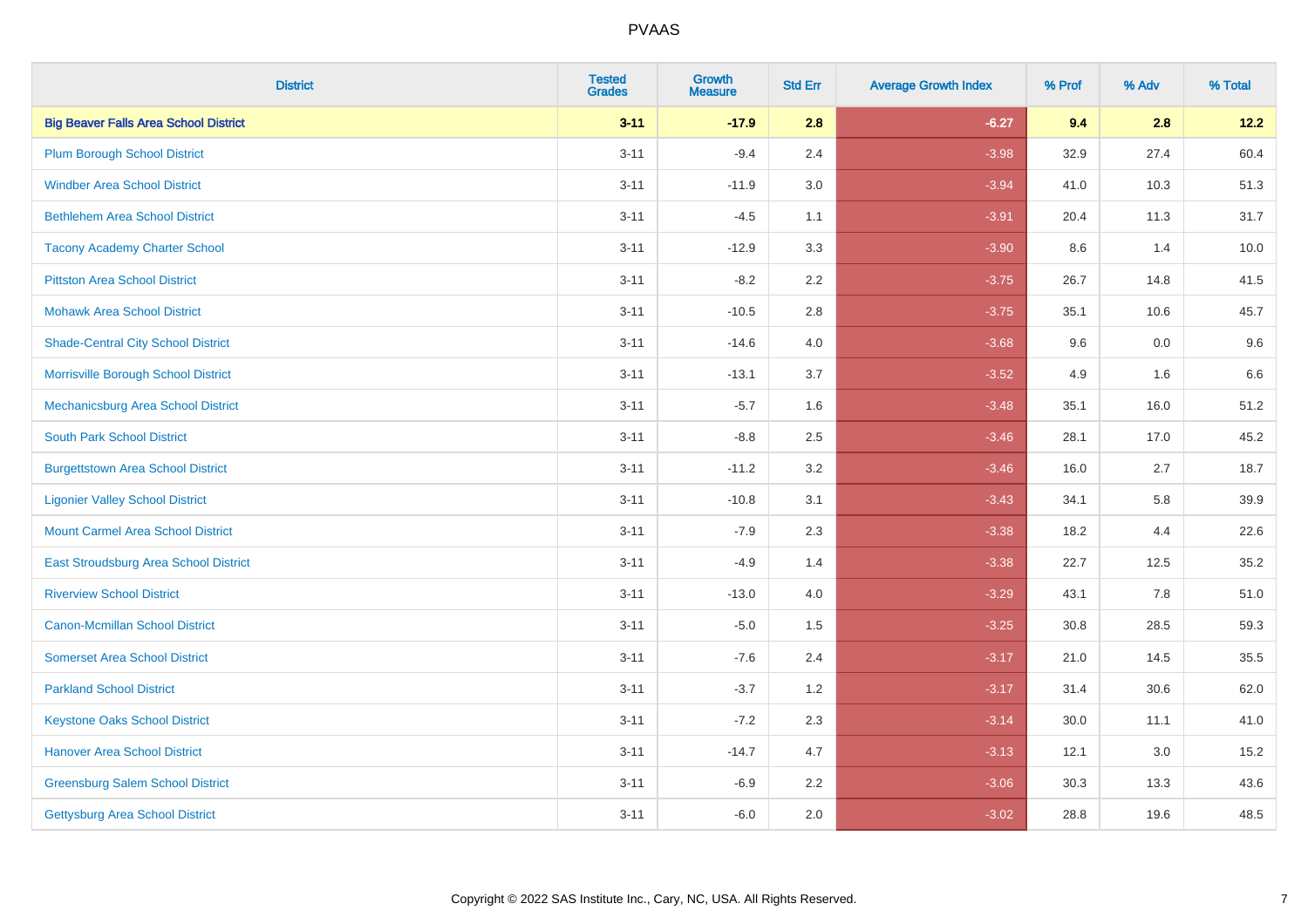| <b>District</b>                              | <b>Tested</b><br><b>Grades</b> | <b>Growth</b><br><b>Measure</b> | <b>Std Err</b> | <b>Average Growth Index</b> | % Prof | % Adv   | % Total |
|----------------------------------------------|--------------------------------|---------------------------------|----------------|-----------------------------|--------|---------|---------|
| <b>Big Beaver Falls Area School District</b> | $3 - 11$                       | $-17.9$                         | 2.8            | $-6.27$                     | 9.4    | 2.8     | 12.2    |
| <b>Corry Area School District</b>            | $3 - 11$                       | $-6.8$                          | 2.3            | $-3.01$                     | 24.0   | 8.8     | 32.8    |
| <b>Carlisle Area School District</b>         | $3 - 11$                       | $-5.2$                          | 1.7            | $-2.99$                     | 28.0   | 19.3    | 47.3    |
| <b>Montour School District</b>               | $3 - 11$                       | $-6.1$                          | 2.1            | $-2.95$                     | 31.8   | 23.6    | 55.3    |
| <b>Baldwin-Whitehall School District</b>     | $3 - 11$                       | $-5.5$                          | 1.9            | $-2.93$                     | 32.0   | 14.7    | 46.7    |
| Mifflinburg Area School District             | $3 - 11$                       | $-6.0$                          | 2.1            | $-2.87$                     | 32.7   | 13.3    | 46.0    |
| <b>Berwick Area School District</b>          | $3 - 11$                       | $-6.9$                          | 2.4            | $-2.84$                     | 22.3   | 11.5    | 33.8    |
| Southern Columbia Area School District       | $3 - 11$                       | $-8.5$                          | 3.0            | $-2.83$                     | 30.5   | 12.8    | 43.3    |
| <b>Sharon City School District</b>           | $3 - 11$                       | $-6.5$                          | 2.3            | $-2.79$                     | 13.1   | 5.0     | 18.1    |
| <b>Pottsgrove School District</b>            | $3 - 11$                       | $-5.5$                          | 2.0            | $-2.78$                     | 28.6   | 10.3    | 38.8    |
| <b>Karns City Area School District</b>       | $3 - 11$                       | $-7.2$                          | 2.6            | $-2.71$                     | 26.4   | 20.8    | 47.2    |
| <b>Eastern York School District</b>          | $3 - 11$                       | $-6.2$                          | 2.3            | $-2.70$                     | 27.8   | 18.5    | 46.4    |
| <b>Governor Mifflin School District</b>      | $3 - 11$                       | $-4.4$                          | 1.6            | $-2.69$                     | 30.3   | 7.7     | 38.0    |
| <b>Connellsville Area School District</b>    | $3 - 11$                       | $-5.3$                          | 2.0            | $-2.67$                     | 24.2   | $5.0\,$ | 29.1    |
| <b>Blairsville-Saltsburg School District</b> | $3 - 11$                       | $-7.5$                          | 2.8            | $-2.67$                     | 20.1   | 8.2     | 28.3    |
| <b>Richland School District</b>              | $3 - 11$                       | $-6.9$                          | 2.6            | $-2.63$                     | 40.1   | 20.9    | 61.0    |
| <b>Bethel Park School District</b>           | $3 - 11$                       | $-4.4$                          | 1.7            | $-2.62$                     | 40.1   | 27.3    | 67.4    |
| <b>Forbes Road School District</b>           | $3 - 11$                       | $-11.5$                         | 4.7            | $-2.43$                     | 23.1   | 10.3    | 33.3    |
| <b>Redbank Valley School District</b>        | $3 - 11$                       | $-7.5$                          | 3.1            | $-2.41$                     | 12.4   | 10.6    | 23.1    |
| <b>Wyoming Valley West School District</b>   | $3 - 11$                       | $-5.5$                          | 2.3            | $-2.38$                     | 22.2   | 9.2     | 31.4    |
| Mount Pleasant Area School District          | $3 - 11$                       | $-5.4$                          | 2.3            | $-2.37$                     | 33.3   | 8.7     | 42.0    |
| <b>Octorara Area School District</b>         | $3 - 11$                       | $-7.5$                          | 3.2            | $-2.35$                     | 26.1   | 17.0    | 43.2    |
| <b>Riverside School District</b>             | $3 - 11$                       | $-6.2$                          | 2.7            | $-2.33$                     | 20.8   | 17.0    | 37.7    |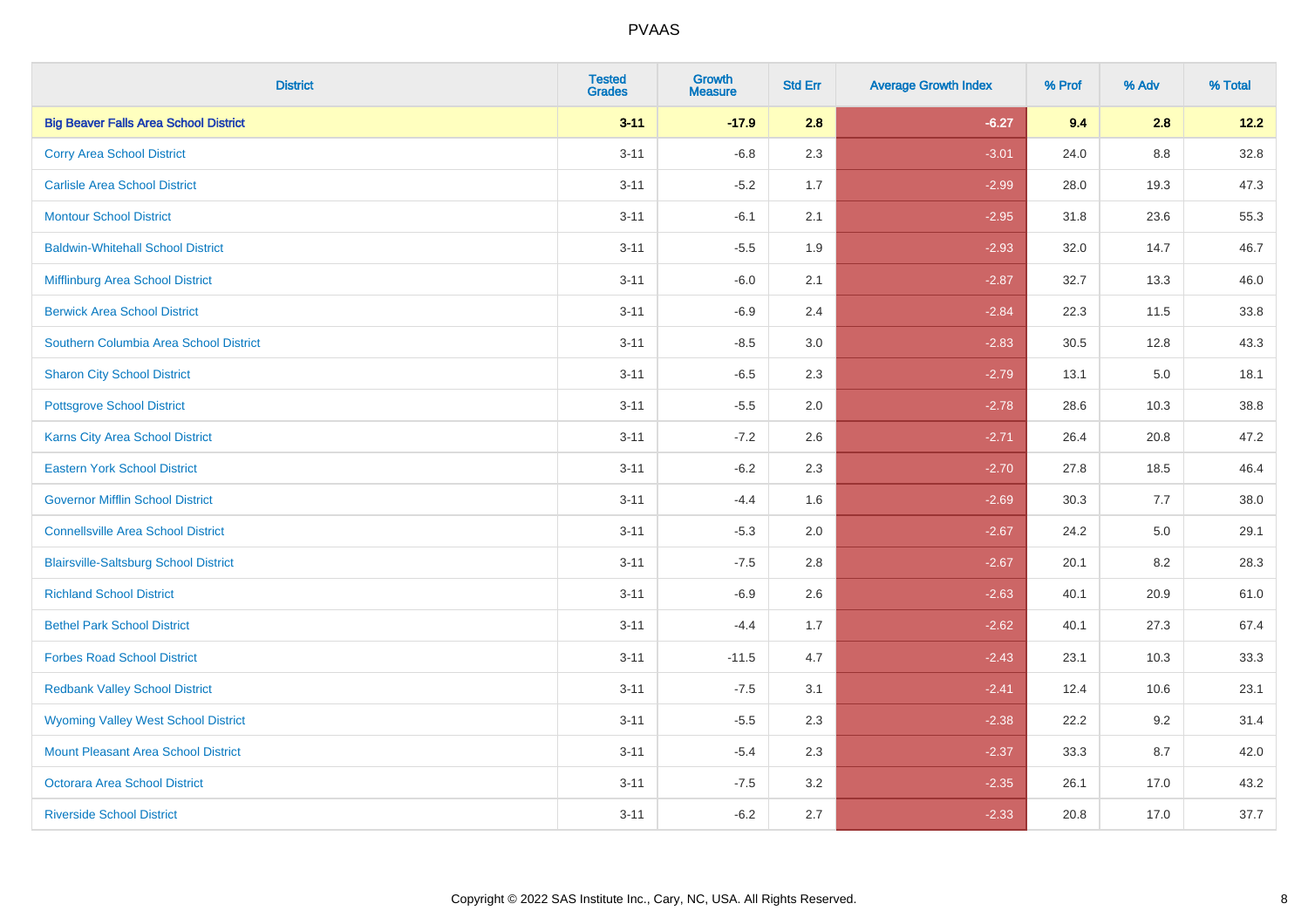| <b>District</b>                                | <b>Tested</b><br><b>Grades</b> | <b>Growth</b><br><b>Measure</b> | <b>Std Err</b> | <b>Average Growth Index</b> | % Prof | % Adv | % Total |
|------------------------------------------------|--------------------------------|---------------------------------|----------------|-----------------------------|--------|-------|---------|
| <b>Big Beaver Falls Area School District</b>   | $3 - 11$                       | $-17.9$                         | 2.8            | $-6.27$                     | 9.4    | 2.8   | 12.2    |
| <b>Jamestown Area School District</b>          | $3 - 11$                       | $-9.5$                          | 4.1            | $-2.33$                     | 41.5   | 4.9   | 46.3    |
| <b>Commodore Perry School District</b>         | $3 - 11$                       | $-10.4$                         | 4.5            | $-2.30$                     | 29.4   | 5.9   | 35.3    |
| <b>Susquenita School District</b>              | $3 - 11$                       | $-5.9$                          | 2.6            | $-2.28$                     | 30.6   | 13.9  | 44.4    |
| <b>Owen J Roberts School District</b>          | $3 - 11$                       | $-3.5$                          | 1.5            | $-2.27$                     | 36.8   | 24.4  | 61.2    |
| <b>Elizabeth Forward School District</b>       | $3 - 11$                       | $-5.5$                          | 2.5            | $-2.25$                     | 32.2   | 12.8  | 45.0    |
| <b>Western Beaver County School District</b>   | $3 - 11$                       | $-9.3$                          | 4.2            | $-2.20$                     | 45.1   | 3.9   | 49.0    |
| North Schuylkill School District               | $3 - 11$                       | $-4.7$                          | 2.2            | $-2.16$                     | 20.2   | 11.7  | 31.9    |
| <b>Elk Lake School District</b>                | $3 - 11$                       | $-6.1$                          | 2.9            | $-2.12$                     | 26.3   | 11.6  | 37.9    |
| <b>East Allegheny School District</b>          | $3 - 11$                       | $-6.4$                          | 3.0            | $-2.11$                     | 21.0   | 7.4   | 28.4    |
| <b>West Greene School District</b>             | $3 - 11$                       | $-8.1$                          | 3.9            | $-2.08$                     | 31.0   | 11.9  | 42.9    |
| <b>Wellsboro Area School District</b>          | $3 - 11$                       | $-6.3$                          | 3.0            | $-2.08$                     | 24.4   | 13.4  | 37.8    |
| <b>Boyertown Area School District</b>          | $3 - 11$                       | $-2.9$                          | 1.4            | $-2.06$                     | 30.8   | 22.6  | 53.4    |
| <b>Freedom Area School District</b>            | $3 - 11$                       | $-6.3$                          | 3.1            | $-2.04$                     | 22.9   | 8.4   | 31.3    |
| <b>Riverside Beaver County School District</b> | $3 - 11$                       | $-5.5$                          | 2.7            | $-2.03$                     | 35.8   | 23.2  | 59.0    |
| <b>Kiski Area School District</b>              | $3 - 11$                       | $-4.0$                          | 2.0            | $-1.99$                     | 23.1   | 18.2  | 41.3    |
| <b>Titusville Area School District</b>         | $3 - 11$                       | $-5.0$                          | 2.5            | $-1.98$                     | 26.5   | 6.8   | 33.3    |
| Lehigh Valley Academy Regional Charter School  | $3 - 11$                       | $-5.9$                          | 3.0            | $-1.98$                     | 20.0   | 7.7   | 27.7    |
| <b>North East School District</b>              | $3 - 11$                       | $-5.3$                          | 2.7            | $-1.97$                     | 31.7   | 24.8  | 56.4    |
| Schuylkill Haven Area School District          | $3 - 11$                       | $-5.3$                          | 2.7            | $-1.96$                     | 22.2   | 11.6  | 33.8    |
| Southern Lehigh School District                | $3 - 11$                       | $-4.1$                          | 2.1            | $-1.94$                     | 39.3   | 28.0  | 67.2    |
| Millersburg Area School District               | $3 - 11$                       | $-6.6$                          | 3.4            | $-1.92$                     | 24.1   | 10.3  | 34.5    |
| <b>Jenkintown School District</b>              | $3 - 11$                       | $-7.9$                          | 4.1            | $-1.92$                     | 34.1   | 27.3  | 61.4    |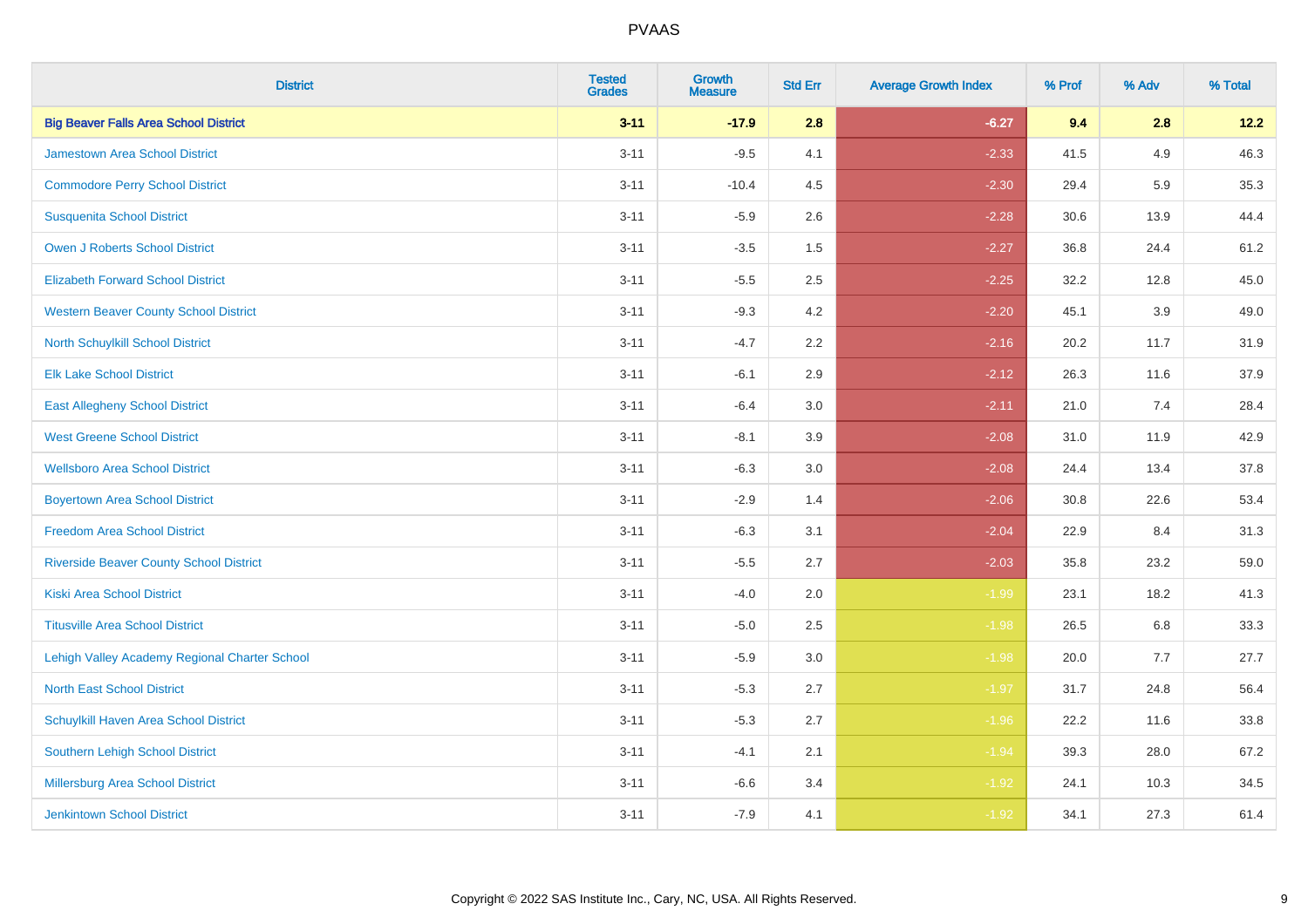| <b>District</b>                              | <b>Tested</b><br><b>Grades</b> | <b>Growth</b><br><b>Measure</b> | <b>Std Err</b> | <b>Average Growth Index</b> | % Prof | % Adv | % Total |
|----------------------------------------------|--------------------------------|---------------------------------|----------------|-----------------------------|--------|-------|---------|
| <b>Big Beaver Falls Area School District</b> | $3 - 11$                       | $-17.9$                         | 2.8            | $-6.27$                     | 9.4    | 2.8   | 12.2    |
| <b>Penn Cambria School District</b>          | $3 - 11$                       | $-4.5$                          | 2.4            | $-1.86$                     | 27.3   | 15.8  | 43.2    |
| <b>Montgomery Area School District</b>       | $3 - 11$                       | $-5.8$                          | 3.2            | $-1.83$                     | 25.0   | 11.5  | 36.5    |
| <b>West Chester Area School District</b>     | $3 - 11$                       | $-2.1$                          | 1.2            | $-1.83$                     | 36.4   | 23.2  | 59.6    |
| <b>Pleasant Valley School District</b>       | $3 - 11$                       | $-3.3$                          | 1.8            | $-1.80$                     | 28.5   | 10.4  | 39.0    |
| New Kensington-Arnold School District        | $3 - 11$                       | $-5.8$                          | 3.2            | $-1.80$                     | 10.8   | 1.2   | 12.0    |
| Renaissance Academy Charter School           | $3 - 11$                       | $-5.6$                          | 3.1            | $-1.79$                     | 28.4   | 18.5  | 46.9    |
| <b>Oxford Area School District</b>           | $3 - 11$                       | $-3.1$                          | 1.8            | $-1.77$                     | 27.5   | 14.5  | 42.0    |
| Southern Huntingdon County School District   | $3 - 11$                       | $-5.9$                          | 3.4            | $-1.76$                     | 32.8   | 4.9   | 37.7    |
| <b>Union Area School District</b>            | $3 - 11$                       | $-6.5$                          | 3.8            | $-1.70$                     | 30.6   | 12.2  | 42.9    |
| Hatboro-Horsham School District              | $3 - 11$                       | $-2.7$                          | 1.6            | $-1.65$                     | 27.9   | 17.9  | 45.8    |
| <b>Steelton-Highspire School District</b>    | $3 - 11$                       | $-5.3$                          | 3.2            | $-1.65$                     | 13.9   | 0.0   | 13.9    |
| <b>Hollidaysburg Area School District</b>    | $3 - 11$                       | $-2.7$                          | 1.6            | $-1.64$                     | 32.6   | 15.2  | 47.8    |
| <b>Laurel Highlands School District</b>      | $3 - 11$                       | $-3.8$                          | 2.3            | $-1.63$                     | 20.9   | 14.6  | 35.4    |
| Insight PA Cyber Charter School              | $3 - 11$                       | $-9.4$                          | 5.8            | $-1.62$                     | 25.6   | 4.6   | 30.2    |
| <b>Slippery Rock Area School District</b>    | $3 - 11$                       | $-3.8$                          | 2.5            | $-1.56$                     | 30.8   | 21.9  | 52.7    |
| <b>Charleroi School District</b>             | $3 - 11$                       | $-4.3$                          | 2.7            | $-1.55$                     | 22.2   | 15.9  | 38.1    |
| <b>Ridgway Area School District</b>          | $3 - 11$                       | $-6.1$                          | 4.0            | $-1.53$                     | 42.2   | 15.6  | 57.8    |
| <b>Nazareth Area School District</b>         | $3 - 11$                       | $-2.5$                          | 1.7            | $-1.53$                     | 29.2   | 24.6  | 53.8    |
| <b>Crestwood School District</b>             | $3 - 11$                       | $-3.4$                          | 2.2            | $-1.52$                     | 33.1   | 21.7  | 54.9    |
| <b>Towanda Area School District</b>          | $3 - 11$                       | $-4.0$                          | 2.6            | $-1.52$                     | 24.8   | 9.9   | 34.8    |
| <b>Greater Johnstown School District</b>     | $3 - 11$                       | $-3.5$                          | 2.4            | $-1.45$                     | 10.3   | 1.3   | 11.5    |
| Salisbury-Elk Lick School District           | $3 - 11$                       | $-8.4$                          | 5.8            | $-1.45$                     | 33.3   | 5.6   | 38.9    |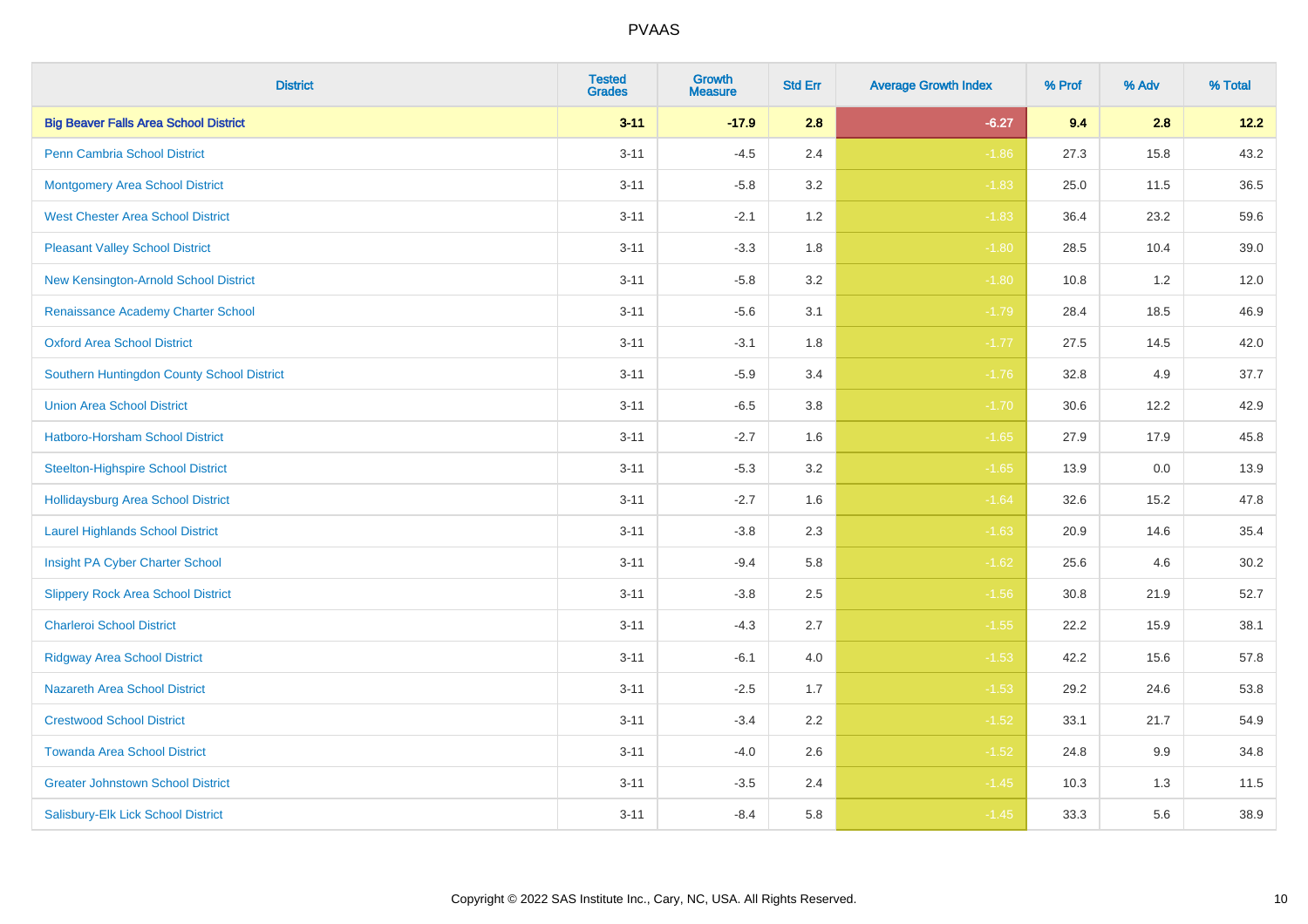| <b>District</b>                              | <b>Tested</b><br><b>Grades</b> | <b>Growth</b><br><b>Measure</b> | <b>Std Err</b> | <b>Average Growth Index</b> | % Prof | % Adv   | % Total |
|----------------------------------------------|--------------------------------|---------------------------------|----------------|-----------------------------|--------|---------|---------|
| <b>Big Beaver Falls Area School District</b> | $3 - 11$                       | $-17.9$                         | 2.8            | $-6.27$                     | 9.4    | 2.8     | 12.2    |
| <b>Rochester Area School District</b>        | $3 - 11$                       | $-5.7$                          | 3.9            | $-1.45$                     | 14.9   | 2.1     | 17.0    |
| <b>Middletown Area School District</b>       | $3 - 11$                       | $-3.4$                          | 2.4            | $-1.44$                     | 34.3   | 15.2    | 49.4    |
| <b>Weatherly Area School District</b>        | $3 - 11$                       | $-5.8$                          | 4.0            | $-1.44$                     | 32.1   | $8.9\,$ | 41.1    |
| <b>Franklin Area School District</b>         | $3 - 11$                       | $-3.7$                          | 2.6            | $-1.43$                     | 30.5   | 5.9     | 36.4    |
| <b>Chester-Upland School District</b>        | $3 - 11$                       | $-3.6$                          | 2.6            | $-1.38$                     | 1.6    | 0.0     | 1.6     |
| <b>Dubois Area School District</b>           | $3 - 11$                       | $-2.8$                          | 2.0            | $-1.37$                     | 35.5   | 19.0    | 54.6    |
| <b>Southern Fulton School District</b>       | $3 - 11$                       | $-5.1$                          | 4.0            | $-1.29$                     | 21.7   | 13.0    | 34.8    |
| <b>Shenandoah Valley School District</b>     | $3 - 11$                       | $-4.5$                          | 3.5            | $-1.29$                     | 14.3   | 0.0     | 14.3    |
| <b>Springfield Township School District</b>  | $3 - 11$                       | $-3.9$                          | 3.1            | $-1.27$                     | 37.2   | 30.8    | 68.1    |
| <b>Propel Charter School-Homestead</b>       | $3 - 11$                       | $-5.0$                          | 3.9            | $-1.27$                     | 7.3    | 0.0     | 7.3     |
| <b>Cornell School District</b>               | $3 - 11$                       | $-5.5$                          | 4.6            | $-1.20$                     | 11.3   | 3.2     | 14.5    |
| <b>Susquehanna Community School District</b> | $3 - 11$                       | $-4.5$                          | 3.8            | $-1.19$                     | 31.9   | $8.8\,$ | 40.7    |
| <b>Shaler Area School District</b>           | $3 - 11$                       | $-2.1$                          | 1.8            | $-1.18$                     | 32.0   | 13.0    | 45.0    |
| Northwestern Lehigh School District          | $3 - 11$                       | $-2.4$                          | 2.1            | $-1.14$                     | 41.7   | 17.9    | 59.5    |
| <b>Shamokin Area School District</b>         | $3 - 11$                       | $-2.6$                          | 2.5            | $-1.06$                     | 19.6   | 9.8     | 29.3    |
| <b>Sugar Valley Rural Charter School</b>     | $3 - 11$                       | $-3.6$                          | 3.7            | $-0.98$                     | 10.3   | 0.0     | 10.3    |
| <b>Uniontown Area School District</b>        | $3 - 11$                       | $-2.8$                          | 3.1            | $-0.91$                     | 31.7   | 7.3     | 39.0    |
| <b>Minersville Area School District</b>      | $3 - 11$                       | $-2.9$                          | 3.4            | $-0.86$                     | 27.4   | 9.7     | 37.1    |
| <b>Northgate School District</b>             | $3 - 11$                       | $-3.0$                          | 3.4            | $-0.85$                     | 35.6   | 6.8     | 42.4    |
| Albert Gallatin Area School District         | $3 - 11$                       | $-1.7$                          | 2.3            | $-0.72$                     | 31.9   | 20.7    | 52.7    |
| <b>Norwin School District</b>                | $3 - 11$                       | $-1.1$                          | 1.6            | $-0.70$                     | 37.7   | 27.6    | 65.2    |
| Northern Bedford County School District      | $3 - 11$                       | $-2.3$                          | 3.3            | $-0.69$                     | 26.2   | 16.9    | 43.1    |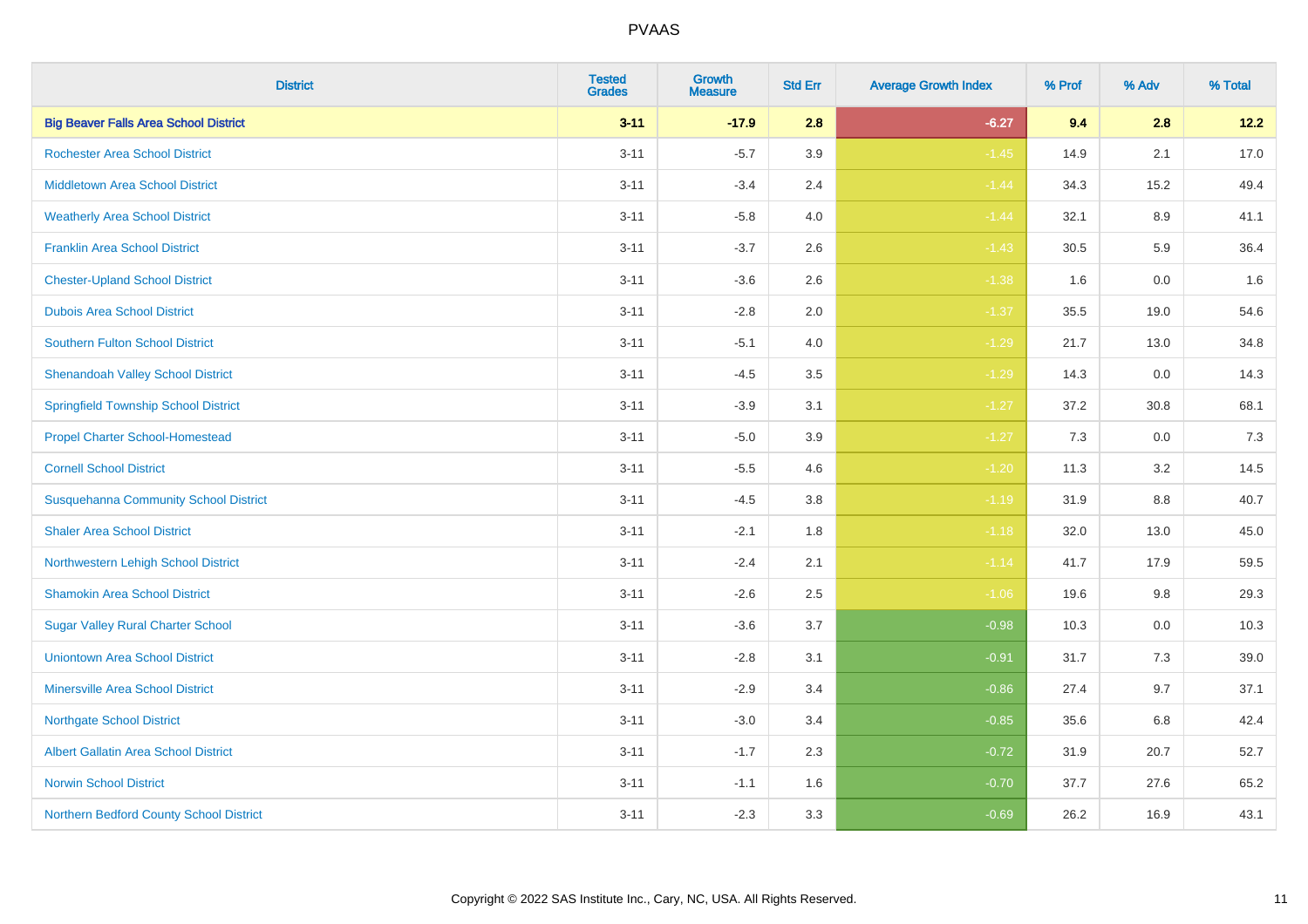| <b>District</b>                              | <b>Tested</b><br><b>Grades</b> | <b>Growth</b><br><b>Measure</b> | <b>Std Err</b> | <b>Average Growth Index</b> | % Prof | % Adv | % Total |
|----------------------------------------------|--------------------------------|---------------------------------|----------------|-----------------------------|--------|-------|---------|
| <b>Big Beaver Falls Area School District</b> | $3 - 11$                       | $-17.9$                         | 2.8            | $-6.27$                     | 9.4    | 2.8   | 12.2    |
| <b>New Brighton Area School District</b>     | $3 - 11$                       | $-2.1$                          | 3.2            | $-0.65$                     | 31.5   | 11.1  | 42.6    |
| Propel Charter School - Braddock Hills       | $3 - 11$                       | $-2.1$                          | 3.3            | $-0.63$                     | 4.8    | 3.2   | 8.1     |
| <b>Lebanon School District</b>               | $3 - 11$                       | $-1.2$                          | 1.9            | $-0.63$                     | 15.2   | 6.4   | 21.6    |
| <b>Carlynton School District</b>             | $3 - 11$                       | $-2.0$                          | 3.2            | $-0.62$                     | 27.9   | 5.2   | 33.1    |
| <b>Exeter Township School District</b>       | $3 - 11$                       | $-1.0$                          | 1.7            | $-0.58$                     | 27.2   | 15.6  | 42.8    |
| South Eastern School District                | $3 - 11$                       | $-1.0$                          | 1.8            | $-0.55$                     | 36.4   | 17.1  | 53.5    |
| <b>Highlands School District</b>             | $3 - 11$                       | $-1.3$                          | 2.3            | $-0.55$                     | 32.6   | 10.5  | 43.0    |
| <b>Lakeview School District</b>              | $3 - 11$                       | $-1.9$                          | 3.5            | $-0.53$                     | 41.5   | 12.3  | 53.8    |
| <b>York Academy Regional Charter School</b>  | $3 - 11$                       | $-2.3$                          | 4.4            | $-0.52$                     | 23.5   | 2.0   | 25.5    |
| <b>Allegheny Valley School District</b>      | $3 - 11$                       | $-1.9$                          | 3.9            | $-0.48$                     | 31.8   | 11.4  | 43.2    |
| <b>Schuylkill Valley School District</b>     | $3 - 11$                       | $-1.0$                          | 2.2            | $-0.47$                     | 29.8   | 20.2  | 50.0    |
| <b>Chichester School District</b>            | $3 - 11$                       | $-1.8$                          | 4.2            | $-0.44$                     | 40.0   | 14.0  | 54.0    |
| <b>Farrell Area School District</b>          | $3 - 11$                       | $-1.9$                          | 4.2            | $-0.44$                     | 9.3    | 11.6  | 20.9    |
| <b>Burrell School District</b>               | $3 - 11$                       | $-1.5$                          | 3.3            | $-0.44$                     | 27.8   | 17.7  | 45.6    |
| <b>Forest Area School District</b>           | $3 - 11$                       | $-1.8$                          | 4.7            | $-0.37$                     | 18.9   | 15.1  | 34.0    |
| <b>Westmont Hilltop School District</b>      | $3 - 11$                       | $-1.0$                          | 2.8            | $-0.36$                     | 33.3   | 14.7  | 48.0    |
| <b>Pine Grove Area School District</b>       | $3 - 11$                       | $-1.1$                          | 3.0            | $-0.36$                     | 29.5   | 14.3  | 43.8    |
| <b>Everett Area School District</b>          | $3 - 11$                       | $-1.1$                          | 3.1            | $-0.34$                     | 34.2   | 13.2  | 47.4    |
| <b>Palmerton Area School District</b>        | $3 - 11$                       | $-0.9$                          | 2.7            | $-0.34$                     | 34.3   | 14.3  | 48.6    |
| <b>Clairton City School District</b>         | $3 - 11$                       | $-1.6$                          | 5.0            | $-0.32$                     | 3.8    | 0.5   | 4.4     |
| South Allegheny School District              | $3 - 11$                       | $-0.9$                          | 3.1            | $-0.30$                     | 23.8   | 2.5   | 26.2    |
| <b>Northern Lebanon School District</b>      | $3 - 11$                       | $-0.7$                          | 2.3            | $-0.29$                     | 18.8   | 6.8   | 25.6    |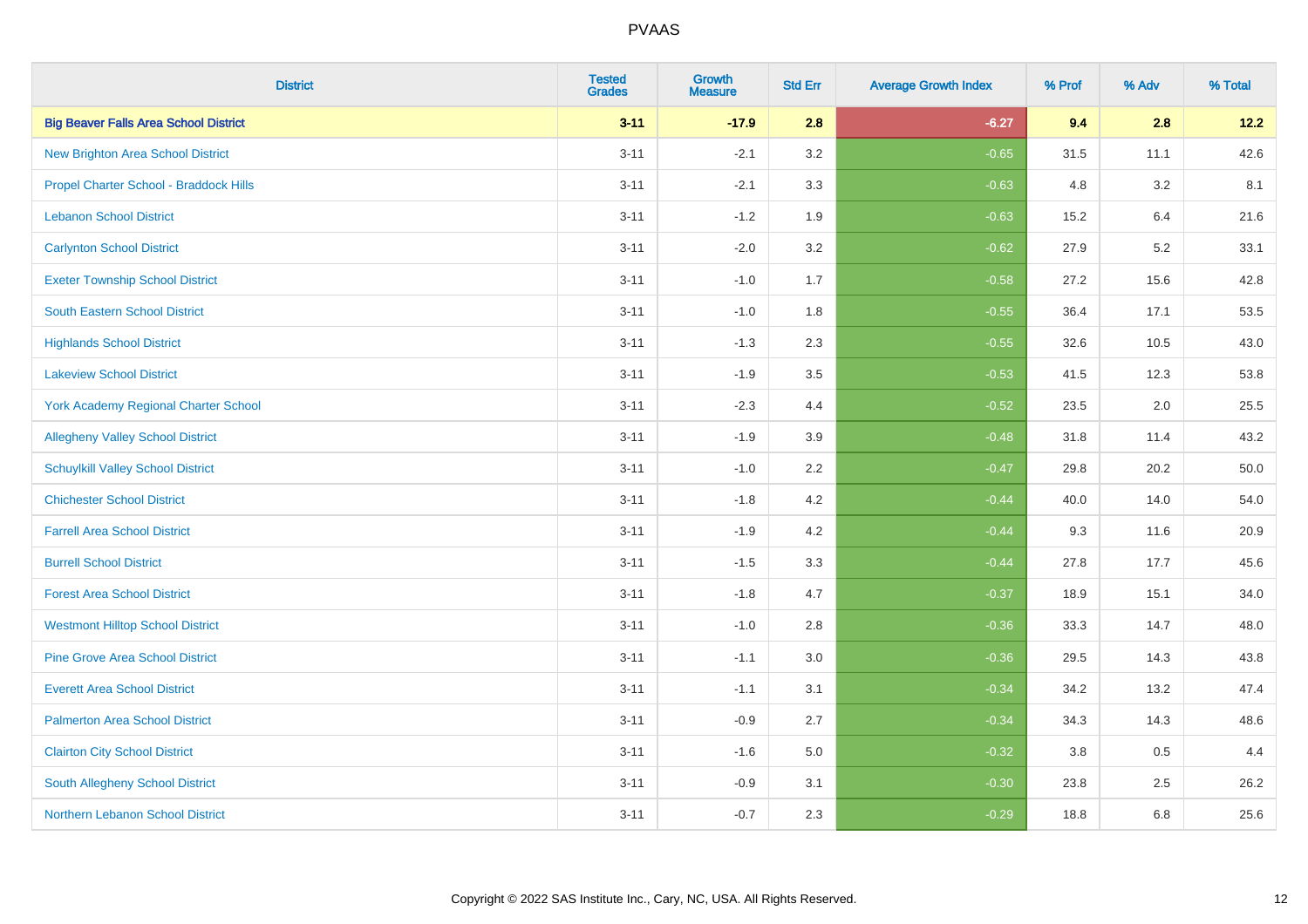| <b>District</b>                                  | <b>Tested</b><br><b>Grades</b> | <b>Growth</b><br><b>Measure</b> | <b>Std Err</b> | <b>Average Growth Index</b> | % Prof | % Adv | % Total |
|--------------------------------------------------|--------------------------------|---------------------------------|----------------|-----------------------------|--------|-------|---------|
| <b>Big Beaver Falls Area School District</b>     | $3 - 11$                       | $-17.9$                         | 2.8            | $-6.27$                     | 9.4    | 2.8   | 12.2    |
| <b>Blacklick Valley School District</b>          | $3 - 11$                       | $-0.9$                          | 3.9            | $-0.23$                     | 7.7    | 7.7   | 15.4    |
| <b>Claysburg-Kimmel School District</b>          | $3 - 11$                       | $-1.2$                          | 5.2            | $-0.22$                     | 5.0    | 0.0   | $5.0$   |
| Jeannette City School District                   | $3 - 11$                       | $-0.7$                          | 3.4            | $-0.20$                     | 26.8   | 4.1   | 30.9    |
| South Side Area School District                  | $3 - 11$                       | $-0.6$                          | 3.1            | $-0.19$                     | 24.0   | 28.0  | 52.0    |
| <b>Central Greene School District</b>            | $3 - 11$                       | $-0.4$                          | 2.5            | $-0.15$                     | 27.8   | 14.8  | 42.6    |
| <b>Greencastle-Antrim School District</b>        | $3 - 11$                       | $-0.3$                          | 2.0            | $-0.14$                     | 30.9   | 22.2  | 53.1    |
| <b>Otto-Eldred School District</b>               | $3 - 11$                       | $-0.5$                          | 3.5            | $-0.13$                     | 35.8   | 10.5  | 46.3    |
| <b>Fairfield Area School District</b>            | $3 - 11$                       | $-0.5$                          | 3.6            | $-0.13$                     | 43.9   | 6.1   | 50.0    |
| <b>Wilson Area School District</b>               | $3 - 11$                       | $-0.3$                          | 2.4            | $-0.12$                     | 35.4   | 14.6  | 50.0    |
| <b>Harrisburg City School District</b>           | $3 - 11$                       | $-0.2$                          | 2.0            | $-0.11$                     | 6.0    | 2.0   | 8.0     |
| <b>Brockway Area School District</b>             | $3 - 11$                       | $-0.4$                          | 3.5            | $-0.11$                     | 41.2   | 13.8  | 55.0    |
| Northern Cambria School District                 | $3 - 11$                       | $-0.3$                          | 3.4            | $-0.09$                     | 26.5   | 1.2   | 27.7    |
| <b>Warren County School District</b>             | $3 - 11$                       | $-0.1$                          | 1.6            | $-0.06$                     | 26.7   | 9.7   | 36.4    |
| Southern Tioga School District                   | $3 - 11$                       | $-0.1$                          | 2.8            | $-0.03$                     | 26.3   | 10.3  | 36.6    |
| Penn Hills School District                       | $3 - 11$                       | 0.0                             | 2.4            | 0.02                        | 18.4   | 7.1   | 25.6    |
| Community Academy Of Philadelphia Charter School | $3 - 11$                       | 0.1                             | 2.6            | 0.06                        | 9.7    | 2.6   | 12.4    |
| <b>Tidioute Community Charter School</b>         | $3 - 11$                       | 0.8                             | 4.4            | 0.19                        | 18.1   | 6.9   | 25.0    |
| Hamburg Area School District                     | $3 - 11$                       | $0.6\,$                         | 2.4            | 0.25                        | 28.0   | 15.5  | 43.6    |
| <b>Shippensburg Area School District</b>         | $3 - 11$                       | 0.5                             | 1.8            | 0.26                        | 23.5   | 22.8  | 46.3    |
| Jersey Shore Area School District                | $3 - 11$                       | 0.7                             | 2.5            | 0.27                        | 39.3   | 13.6  | 52.9    |
| <b>New Foundations Charter School</b>            | $3 - 11$                       | 0.6                             | 2.2            | 0.29                        | 22.4   | 4.0   | 26.4    |
| <b>Hopewell Area School District</b>             | $3 - 11$                       | 0.8                             | 2.6            | 0.31                        | 34.5   | 12.4  | 46.9    |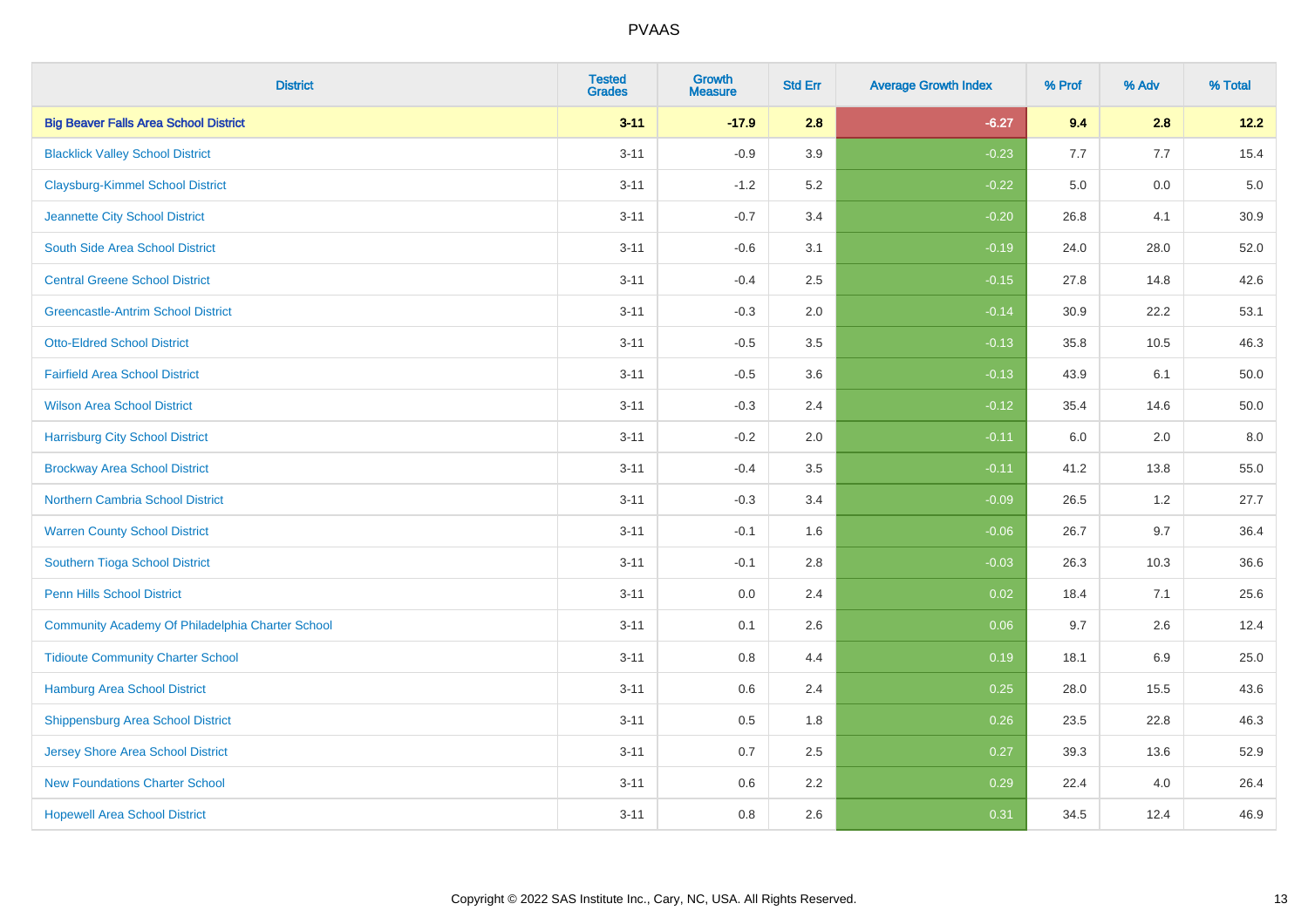| <b>District</b>                                | <b>Tested</b><br><b>Grades</b> | Growth<br><b>Measure</b> | <b>Std Err</b> | <b>Average Growth Index</b> | % Prof | % Adv | % Total |
|------------------------------------------------|--------------------------------|--------------------------|----------------|-----------------------------|--------|-------|---------|
| <b>Big Beaver Falls Area School District</b>   | $3 - 11$                       | $-17.9$                  | 2.8            | $-6.27$                     | 9.4    | 2.8   | 12.2    |
| <b>North Star School District</b>              | $3 - 11$                       | 1.1                      | 3.3            | 0.34                        | 26.2   | 20.0  | 46.2    |
| <b>Wattsburg Area School District</b>          | $3 - 11$                       | 1.0                      | 2.7            | 0.36                        | 20.4   | 12.4  | 32.7    |
| <b>Upper Adams School District</b>             | $3 - 11$                       | 0.9                      | 2.5            | 0.37                        | 33.0   | 17.0  | 50.0    |
| Pennsylvania Cyber Charter School              | $3 - 11$                       | 0.6                      | 1.5            | 0.37                        | 20.8   | 8.1   | 28.9    |
| <b>Reach Cyber Charter School</b>              | $3 - 11$                       | 1.4                      | 3.6            | 0.40                        | 32.9   | 15.2  | 48.1    |
| <b>Austin Area School District</b>             | $3 - 11$                       | 2.6                      | 6.0            | 0.43                        | 25.0   | 18.8  | 43.8    |
| <b>Brentwood Borough School District</b>       | $3 - 11$                       | 1.3                      | 3.0            | 0.44                        | 20.2   | 16.0  | 36.2    |
| Juniata Valley School District                 | $3 - 11$                       | 1.6                      | 3.2            | 0.51                        | 23.1   | 9.4   | 32.5    |
| Shenango Area School District                  | $3 - 11$                       | 1.7                      | 3.2            | 0.52                        | 41.4   | 13.8  | 55.3    |
| <b>Seneca Valley School District</b>           | $3 - 11$                       | $0.8\,$                  | 1.4            | 0.54                        | 40.6   | 25.2  | 65.8    |
| <b>Oley Valley School District</b>             | $3 - 11$                       | 1.4                      | 2.4            | 0.56                        | 37.4   | 23.9  | 61.4    |
| <b>Upper Moreland Township School District</b> | $3 - 11$                       | 1.1                      | 2.0            | 0.56                        | 24.8   | 26.6  | 51.3    |
| <b>Bensalem Township School District</b>       | $3 - 11$                       | 1.0                      | 1.6            | 0.63                        | 24.3   | 10.7  | 34.9    |
| <b>Springfield School District</b>             | $3 - 11$                       | 1.2                      | 1.7            | 0.69                        | 31.8   | 25.2  | 56.9    |
| <b>Williams Valley School District</b>         | $3 - 11$                       | 2.6                      | 3.7            | 0.69                        | 17.0   | 5.1   | 22.0    |
| <b>Mercer Area School District</b>             | $3 - 11$                       | 2.2                      | 3.1            | 0.70                        | 24.4   | 11.8  | 36.2    |
| <b>Forest Hills School District</b>            | $3 - 11$                       | 1.8                      | 2.5            | 0.71                        | 28.8   | 10.3  | 39.1    |
| <b>Tunkhannock Area School District</b>        | $3 - 11$                       | 1.4                      | 2.0            | 0.71                        | 29.8   | 18.1  | 47.9    |
| <b>School Lane Charter School</b>              | $3 - 11$                       | 2.6                      | 3.6            | 0.72                        | 23.1   | 18.7  | 41.8    |
| <b>Lewisburg Area School District</b>          | $3 - 11$                       | 1.7                      | 2.4            | 0.72                        | 35.9   | 35.9  | 71.8    |
| <b>Penn-Delco School District</b>              | $3 - 11$                       | 1.3                      | 1.8            | 0.75                        | 26.5   | 12.6  | 39.1    |
| <b>Moon Area School District</b>               | $3 - 11$                       | 1.5                      | 1.8            | 0.86                        | 34.5   | 25.5  | 60.0    |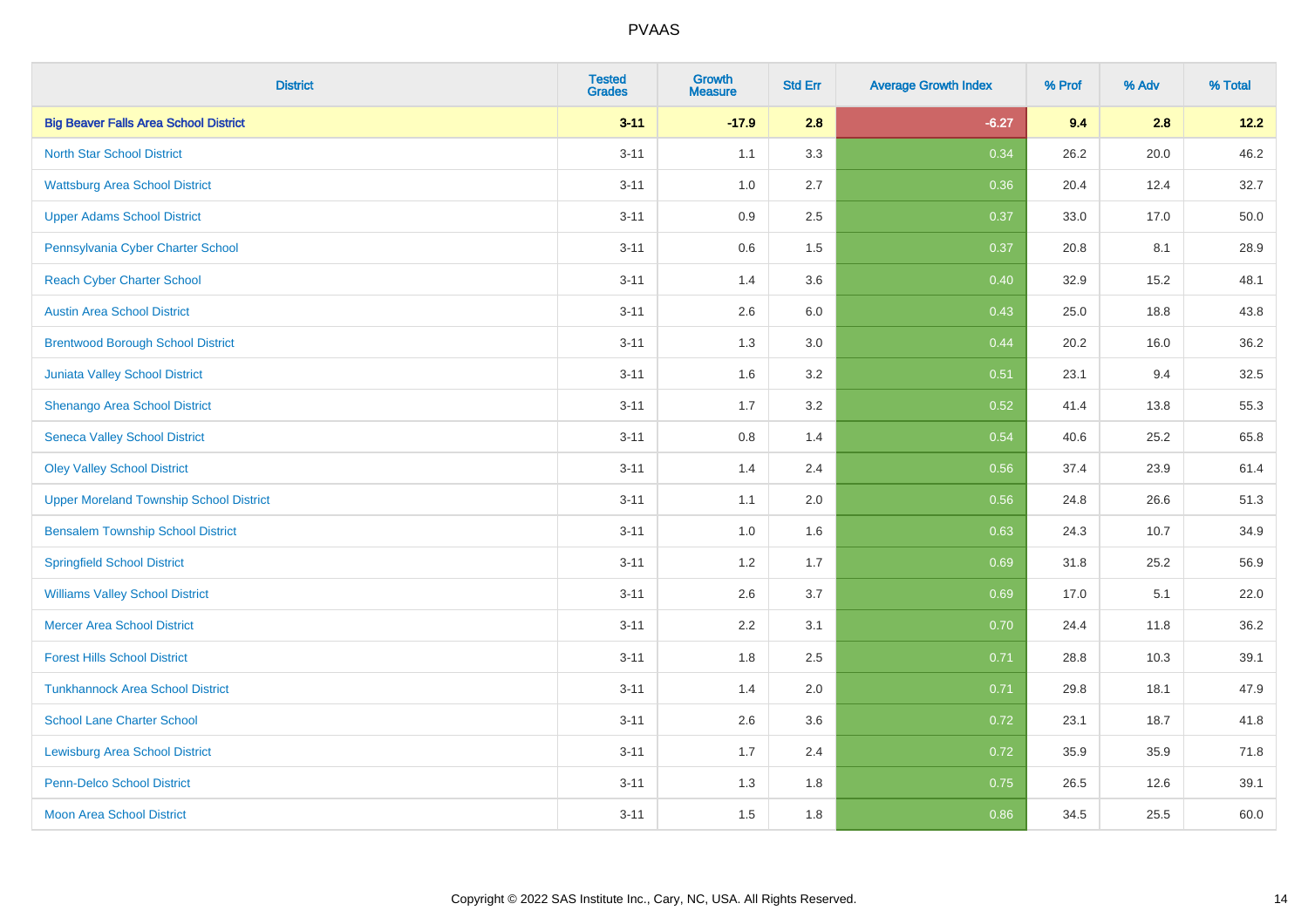| <b>District</b>                              | <b>Tested</b><br><b>Grades</b> | <b>Growth</b><br><b>Measure</b> | <b>Std Err</b> | <b>Average Growth Index</b> | % Prof | % Adv | % Total |
|----------------------------------------------|--------------------------------|---------------------------------|----------------|-----------------------------|--------|-------|---------|
| <b>Big Beaver Falls Area School District</b> | $3 - 11$                       | $-17.9$                         | 2.8            | $-6.27$                     | 9.4    | 2.8   | 12.2    |
| <b>Blackhawk School District</b>             | $3 - 11$                       | 2.0                             | 2.3            | 0.87                        | 34.6   | 20.7  | 55.3    |
| Aspira Bilingual Cyber Charter School        | $3 - 11$                       | 5.1                             | 5.8            | 0.87                        | 4.8    | 0.0   | 4.8     |
| Hope For Hyndman Charter School              | $3 - 11$                       | 5.1                             | 5.8            | 0.88                        | 14.3   | 7.1   | 21.4    |
| <b>Clarion Area School District</b>          | $3 - 11$                       | 3.2                             | 3.7            | 0.88                        | 31.7   | 13.3  | 45.0    |
| West Jefferson Hills School District         | $3 - 11$                       | 1.9                             | 1.9            | 0.99                        | 34.8   | 27.3  | 62.1    |
| <b>Galeton Area School District</b>          | $3 - 11$                       | 5.4                             | 5.4            | $1.01$                      | 33.3   | 22.2  | 55.6    |
| <b>Sharpsville Area School District</b>      | $3 - 11$                       | 3.8                             | 3.7            | 1.04                        | 41.1   | 23.2  | 64.3    |
| <b>Bermudian Springs School District</b>     | $3 - 11$                       | 2.5                             | 2.4            | 1.05                        | 31.8   | 23.5  | 55.3    |
| <b>Haverford Township School District</b>    | $3 - 11$                       | 1.4                             | 1.4            | 1.05                        | 36.7   | 26.3  | 63.0    |
| <b>Athens Area School District</b>           | $3 - 11$                       | 2.6                             | 2.3            | 1.11                        | 34.9   | 12.3  | 47.3    |
| Esperanza Cyber Charter School               | $3 - 11$                       | 7.1                             | 6.1            | 1.15                        | 8.8    | 2.9   | 11.8    |
| <b>Solanco School District</b>               | $3 - 11$                       | 2.2                             | 1.8            | 1.18                        | 27.2   | 15.0  | 42.3    |
| Johnsonburg Area School District             | $3 - 11$                       | 5.0                             | 3.9            | 1.27                        | 35.5   | 11.8  | 47.4    |
| Pennsylvania Virtual Charter School          | $3 - 11$                       | 4.4                             | 3.4            | 1.31                        | 29.8   | 21.2  | 51.0    |
| <b>Ringgold School District</b>              | $3 - 11$                       | 2.9                             | 2.2            | 1.32                        | 23.8   | 13.3  | 37.1    |
| <b>Keystone School District</b>              | $3 - 11$                       | 7.8                             | 5.7            | 1.37                        | 35.0   | 45.0  | 80.0    |
| Philipsburg-Osceola Area School District     | $3 - 11$                       | 4.1                             | 3.0            | 1.37                        | 22.5   | 16.2  | 38.8    |
| <b>Western Wayne School District</b>         | $3 - 11$                       | 3.6                             | 2.6            | 1.39                        | 30.8   | 16.2  | 47.0    |
| <b>Midd-West School District</b>             | $3 - 11$                       | 3.6                             | 2.6            | 1.42                        | 28.6   | 25.0  | 53.6    |
| <b>Conestoga Valley School District</b>      | $3 - 11$                       | 2.4                             | 1.7            | 1.43                        | 35.0   | 23.5  | 58.5    |
| <b>Gateway School District</b>               | $3 - 11$                       | 3.1                             | 2.0            | 1.55                        | 35.7   | 18.5  | 54.2    |
| <b>Fort Leboeuf School District</b>          | $3 - 11$                       | 3.5                             | 2.2            | 1.58                        | 32.0   | 16.8  | 48.8    |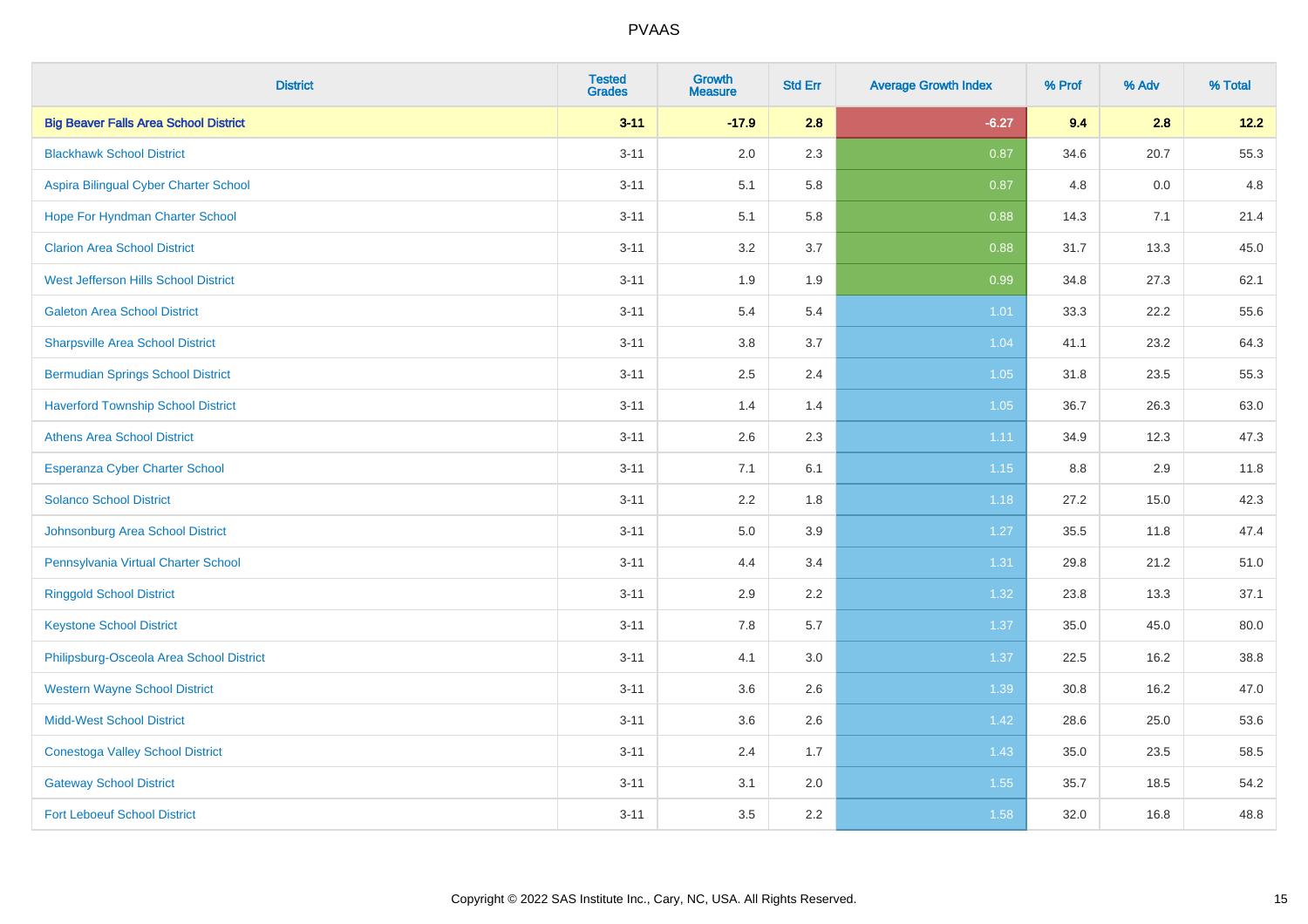| <b>District</b>                                | <b>Tested</b><br><b>Grades</b> | <b>Growth</b><br><b>Measure</b> | <b>Std Err</b> | <b>Average Growth Index</b> | % Prof | % Adv | % Total |
|------------------------------------------------|--------------------------------|---------------------------------|----------------|-----------------------------|--------|-------|---------|
| <b>Big Beaver Falls Area School District</b>   | $3 - 11$                       | $-17.9$                         | 2.8            | $-6.27$                     | 9.4    | 2.8   | 12.2    |
| <b>Salisbury Township School District</b>      | $3 - 11$                       | 5.8                             | 3.6            | 1.62                        | 24.4   | 12.6  | 37.0    |
| <b>Halifax Area School District</b>            | $3 - 11$                       | 5.8                             | 3.5            | 1.64                        | 32.1   | 18.9  | 50.9    |
| <b>Penn-Trafford School District</b>           | $3 - 11$                       | 2.9                             | 1.8            | 1.68                        | 46.3   | 26.2  | 72.5    |
| <b>Port Allegany School District</b>           | $3 - 11$                       | 6.5                             | 3.7            | 1.74                        | 26.4   | 11.3  | 37.7    |
| Mt Lebanon School District                     | $3 - 11$                       | 2.4                             | 1.3            | 1.79                        | 39.3   | 37.4  | 76.8    |
| Leechburg Area School District                 | $3 - 11$                       | 7.0                             | 3.9            | 1.79                        | 37.7   | 4.9   | 42.6    |
| <b>Sayre Area School District</b>              | $3 - 11$                       | 5.8                             | 3.2            | 1.81                        | 30.3   | 21.0  | 51.3    |
| Perkiomen Valley School District               | $3 - 11$                       | 2.7                             | 1.5            | 1.83                        | 35.0   | 25.3  | 60.3    |
| <b>United School District</b>                  | $3 - 11$                       | 6.3                             | 3.3            | 1.89                        | 38.8   | 16.3  | 55.0    |
| Eastern Lebanon County School District         | $3 - 11$                       | 4.0                             | 2.1            | 1.89                        | 23.5   | 11.5  | 35.0    |
| <b>Spring Grove Area School District</b>       | $3 - 11$                       | 3.9                             | 2.0            | 1.90                        | 30.0   | 23.0  | 53.0    |
| South Middleton School District                | $3 - 11$                       | 4.4                             | 2.2            | 1.95                        | 31.1   | 16.4  | 47.5    |
| <b>Keystone Central School District</b>        | $3 - 11$                       | 3.6                             | 1.8            | 2.04                        | 27.1   | 14.6  | 41.8    |
| Northampton Area School District               | $3 - 11$                       | 3.2                             | 1.5            | 2.05                        | 29.8   | 17.9  | 47.7    |
| Northeastern York School District              | $3 - 11$                       | $3.8\,$                         | 1.8            | 2.11                        | 32.7   | 21.0  | 53.7    |
| <b>Muncy School District</b>                   | $3 - 11$                       | 6.9                             | 3.3            | 2.12                        | 37.6   | 18.8  | 56.4    |
| <b>Brookville Area School District</b>         | $3 - 11$                       | 6.8                             | 3.1            | 2.19                        | 46.1   | 14.6  | 60.7    |
| <b>Mastery Charter School - Hardy Williams</b> | $3 - 11$                       | $6.6\,$                         | 3.0            | 2.21                        | 24.7   | 1.2   | 25.9    |
| <b>Blue Ridge School District</b>              | $3 - 11$                       | 8.3                             | 3.7            | 2.24                        | 29.6   | 9.3   | 38.9    |
| East Pennsboro Area School District            | $3 - 11$                       | 4.8                             | 2.1            | 2.26                        | 36.8   | 16.9  | 53.7    |
| <b>Brandywine Heights Area School District</b> | $3 - 11$                       | 5.8                             | 2.6            | 2.27                        | 27.7   | 28.6  | 56.2    |
| Huntingdon Area School District                | $3 - 11$                       | 5.8                             | 2.6            | 2.28                        | 27.8   | 17.4  | 45.2    |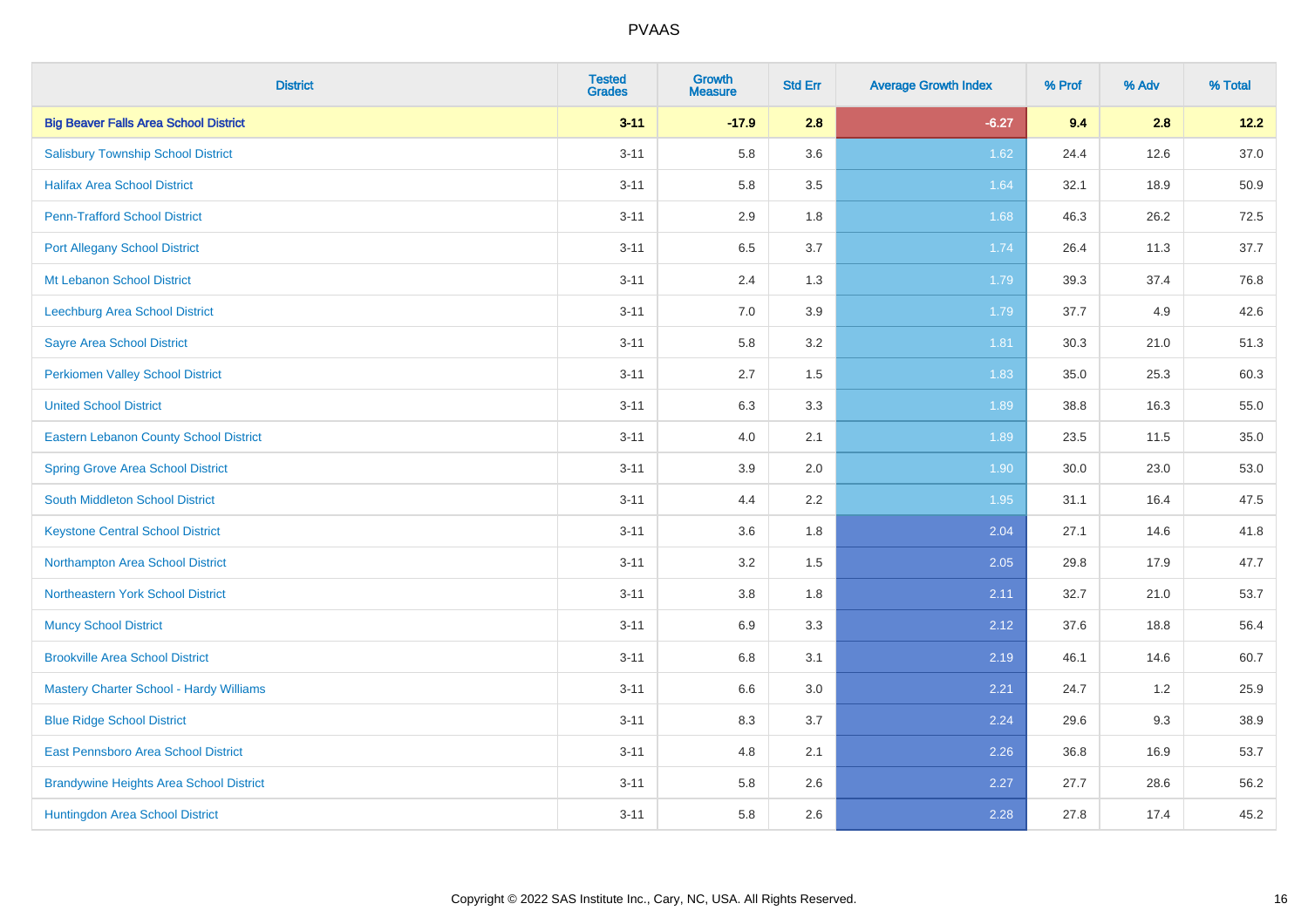| <b>District</b>                              | <b>Tested</b><br><b>Grades</b> | <b>Growth</b><br><b>Measure</b> | <b>Std Err</b> | <b>Average Growth Index</b> | % Prof | % Adv | % Total |
|----------------------------------------------|--------------------------------|---------------------------------|----------------|-----------------------------|--------|-------|---------|
| <b>Big Beaver Falls Area School District</b> | $3 - 11$                       | $-17.9$                         | 2.8            | $-6.27$                     | 9.4    | 2.8   | 12.2    |
| <b>Red Lion Area School District</b>         | $3 - 11$                       | 4.5                             | 1.9            | 2.31                        | 32.3   | 21.5  | 53.8    |
| <b>Bentworth School District</b>             | $3 - 11$                       | 7.0                             | 3.0            | 2.36                        | 26.6   | 17.0  | 43.6    |
| <b>Homer-Center School District</b>          | $3 - 11$                       | $8.8\,$                         | 3.5            | 2.53                        | 38.0   | 17.7  | 55.8    |
| <b>Palisades School District</b>             | $3 - 11$                       | 7.7                             | 2.9            | 2.66                        | 27.8   | 20.3  | 48.1    |
| <b>Bedford Area School District</b>          | $3 - 11$                       | 6.4                             | 2.4            | 2.68                        | 31.0   | 20.6  | 51.6    |
| Saint Marys Area School District             | $3 - 11$                       | 6.0                             | 2.2            | 2.69                        | 35.4   | 18.3  | 53.7    |
| <b>Crawford Central School District</b>      | $3 - 11$                       | 5.7                             | 2.1            | 2.71                        | 26.4   | 15.8  | 42.1    |
| <b>Great Valley School District</b>          | $3 - 11$                       | 5.4                             | 2.0            | 2.77                        | 33.8   | 33.5  | 67.3    |
| <b>Canton Area School District</b>           | $3 - 11$                       | 8.4                             | 2.9            | 2.92                        | 13.8   | 23.0  | 36.8    |
| <b>Bald Eagle Area School District</b>       | $3 - 11$                       | 7.6                             | 2.5            | 3.00                        | 31.6   | 15.6  | 47.3    |
| <b>Line Mountain School District</b>         | $3 - 11$                       | 11.7                            | 3.9            | 3.01                        | 40.4   | 42.3  | 82.7    |
| <b>Lower Dauphin School District</b>         | $3 - 11$                       | 5.3                             | 1.8            | 3.03                        | 30.6   | 26.8  | 57.5    |
| <b>Upper Perkiomen School District</b>       | $3 - 11$                       | 5.7                             | 1.9            | 3.04                        | 25.4   | 19.9  | 45.4    |
| <b>Greenwood School District</b>             | $3 - 11$                       | 11.3                            | 3.6            | 3.14                        | 31.2   | 32.8  | 63.9    |
| <b>Avon Grove Charter School</b>             | $3 - 11$                       | 9.8                             | 3.1            | 3.18                        | 32.4   | 26.0  | 58.4    |
| <b>Penncrest School District</b>             | $3 - 11$                       | 6.0                             | 1.9            | 3.24                        | 31.1   | 16.9  | 48.0    |
| <b>Upper Dauphin Area School District</b>    | $3 - 11$                       | 16.5                            | 5.1            | 3.26                        | 37.5   | 26.8  | 64.3    |
| <b>Steel Valley School District</b>          | $3 - 11$                       | 11.1                            | 3.3            | 3.33                        | 34.8   | 10.1  | 44.9    |
| South Fayette Township School District       | $3 - 11$                       | 6.0                             | 1.8            | 3.33                        | 32.2   | 38.3  | 70.5    |
| <b>Bellefonte Area School District</b>       | $3 - 11$                       | 6.7                             | 2.0            | 3.34                        | 28.8   | 21.5  | 50.2    |
| <b>Conrad Weiser Area School District</b>    | $3 - 11$                       | 7.1                             | 2.1            | 3.34                        | 28.2   | 14.4  | 42.6    |
| <b>Wilmington Area School District</b>       | $3 - 11$                       | 11.1                            | 3.3            | 3.37                        | 29.8   | 26.2  | 56.0    |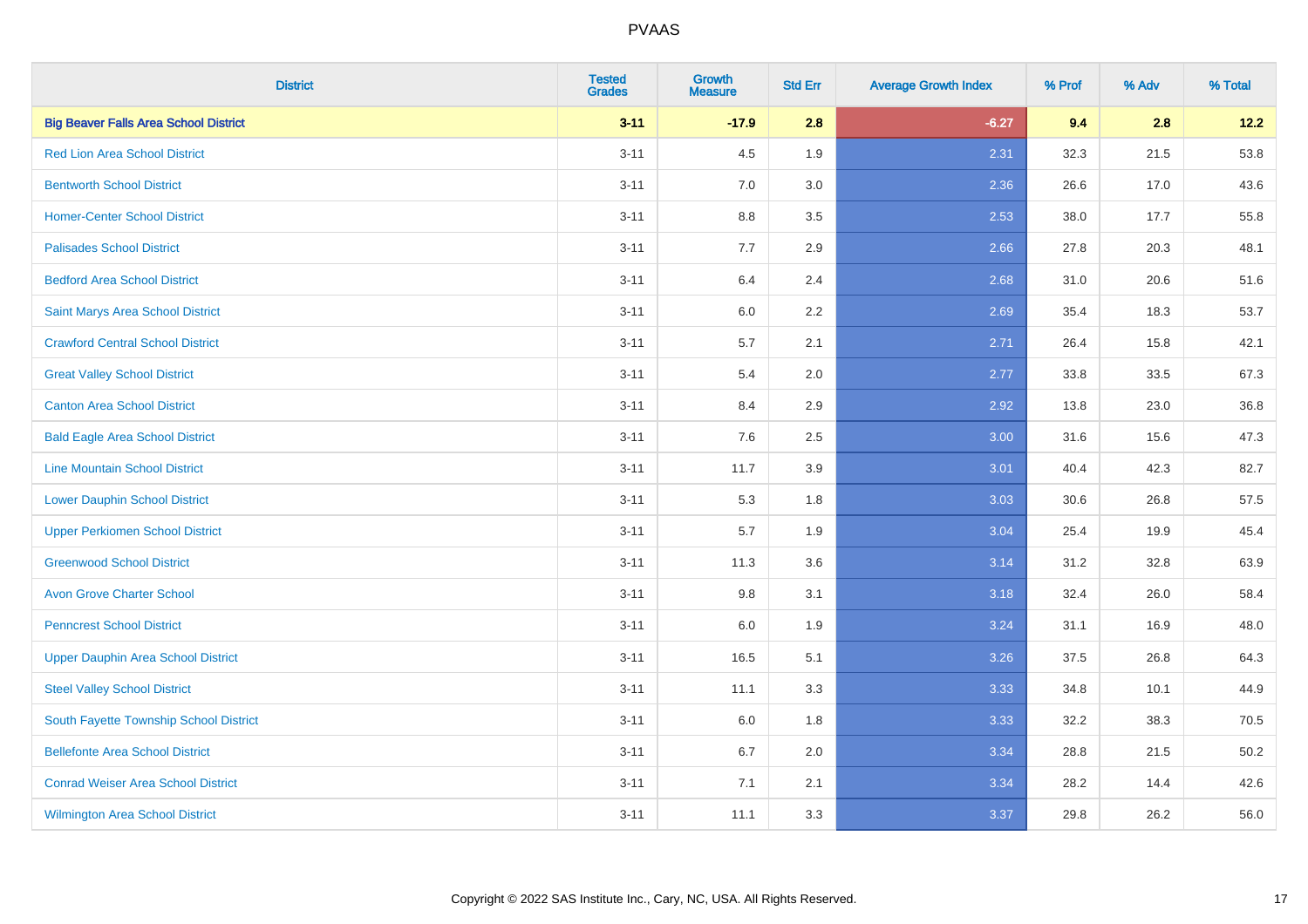| <b>District</b>                                | <b>Tested</b><br><b>Grades</b> | Growth<br><b>Measure</b> | <b>Std Err</b> | <b>Average Growth Index</b> | % Prof | % Adv   | % Total |
|------------------------------------------------|--------------------------------|--------------------------|----------------|-----------------------------|--------|---------|---------|
| <b>Big Beaver Falls Area School District</b>   | $3 - 11$                       | $-17.9$                  | 2.8            | $-6.27$                     | 9.4    | 2.8     | 12.2    |
| <b>Fairview School District</b>                | $3 - 11$                       | 8.3                      | 2.4            | 3.43                        | 41.9   | 34.9    | 76.7    |
| <b>North Pocono School District</b>            | $3 - 11$                       | 13.1                     | 3.7            | 3.54                        | 31.4   | 33.3    | 64.7    |
| <b>York Suburban School District</b>           | $3 - 11$                       | 7.4                      | 2.1            | 3.55                        | 24.9   | 31.2    | 56.1    |
| Oil City Area School District                  | $3 - 11$                       | 8.6                      | 2.4            | 3.56                        | 29.1   | 13.1    | 42.2    |
| <b>Reading School District</b>                 | $3 - 11$                       | 4.3                      | 1.2            | 3.71                        | 16.8   | $6.0\,$ | 22.8    |
| <b>Spring Cove School District</b>             | $3 - 11$                       | 9.1                      | 2.4            | 3.77                        | 31.8   | 25.4    | 57.1    |
| <b>Hampton Township School District</b>        | $3 - 11$                       | 7.4                      | 2.0            | 3.79                        | 37.9   | 39.2    | 77.0    |
| <b>Hazleton Area School District</b>           | $3 - 11$                       | 6.0                      | 1.6            | 3.85                        | 20.5   | 9.0     | 29.5    |
| <b>Warrior Run School District</b>             | $3 - 11$                       | 10.5                     | 2.7            | 3.86                        | 34.1   | 16.8    | 50.9    |
| <b>Dallas School District</b>                  | $3 - 11$                       | 8.1                      | 2.1            | 3.87                        | 32.4   | 22.4    | 54.8    |
| <b>Phoenixville Area School District</b>       | $3 - 11$                       | 7.3                      | 1.8            | 3.96                        | 32.3   | 27.6    | 59.8    |
| Abington Heights School District               | $3 - 11$                       | 6.7                      | 1.7            | 4.00                        | 33.8   | 31.7    | 65.5    |
| Downingtown Area School District               | $3 - 11$                       | 4.4                      | 1.1            | 4.06                        | 30.1   | 32.0    | 62.2    |
| <b>Ephrata Area School District</b>            | $3 - 11$                       | 6.8                      | 1.7            | 4.08                        | 31.6   | 17.1    | 48.8    |
| <b>Valley View School District</b>             | $3 - 11$                       | 9.3                      | 2.2            | 4.18                        | 26.6   | 23.1    | 49.7    |
| <b>Laurel School District</b>                  | $3 - 11$                       | 13.0                     | 3.1            | 4.19                        | 30.3   | 15.7    | 46.1    |
| Pennsylvania Leadership Charter School         | $3 - 11$                       | 8.0                      | 1.9            | 4.22                        | 33.1   | 27.8    | 60.9    |
| <b>Wallenpaupack Area School District</b>      | $3 - 11$                       | 8.8                      | 2.1            | 4.28                        | 28.5   | 18.9    | 47.4    |
| <b>Coudersport Area School District</b>        | $3 - 11$                       | 14.8                     | 3.4            | 4.33                        | 34.7   | 28.0    | 62.7    |
| <b>Lower Moreland Township School District</b> | $3 - 11$                       | 8.7                      | 2.0            | 4.35                        | 38.2   | 33.2    | 71.4    |
| <b>Pennsbury School District</b>               | $3 - 11$                       | 5.6                      | 1.3            | 4.38                        | 37.7   | 27.7    | 65.4    |
| Northern York County School District           | $3 - 11$                       | 8.4                      | 1.8            | 4.63                        | 24.3   | 23.1    | 47.4    |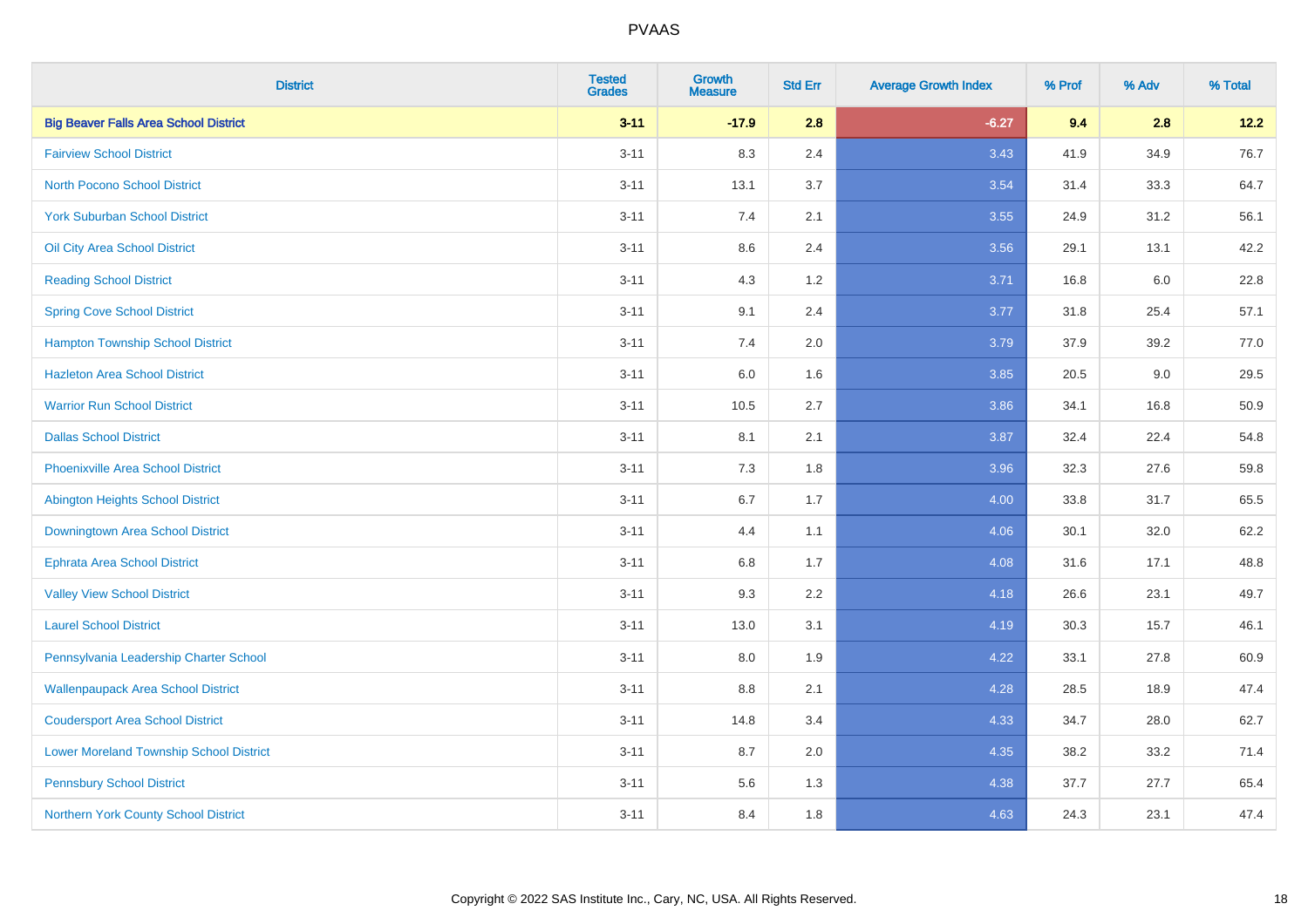| <b>District</b>                              | <b>Tested</b><br><b>Grades</b> | <b>Growth</b><br><b>Measure</b> | <b>Std Err</b> | <b>Average Growth Index</b> | % Prof | % Adv | % Total |
|----------------------------------------------|--------------------------------|---------------------------------|----------------|-----------------------------|--------|-------|---------|
| <b>Big Beaver Falls Area School District</b> | $3 - 11$                       | $-17.9$                         | 2.8            | $-6.27$                     | 9.4    | 2.8   | 12.2    |
| <b>Stroudsburg Area School District</b>      | $3 - 11$                       | 7.5                             | 1.6            | 4.70                        | 30.4   | 18.3  | 48.7    |
| <b>West Perry School District</b>            | $3 - 11$                       | 11.0                            | 2.3            | 4.76                        | 26.9   | 20.5  | 47.4    |
| <b>Lakeland School District</b>              | $3 - 11$                       | 13.3                            | 2.8            | 4.80                        | 22.2   | 21.2  | 43.4    |
| <b>Penn Manor School District</b>            | $3 - 11$                       | 7.1                             | 1.5            | 4.82                        | 26.7   | 20.5  | 47.2    |
| <b>Iroquois School District</b>              | $3 - 11$                       | 13.6                            | 2.8            | 4.83                        | 33.3   | 16.0  | 49.4    |
| <b>Lehighton Area School District</b>        | $3 - 11$                       | 11.4                            | 2.4            | 4.84                        | 30.5   | 24.9  | 55.3    |
| <b>Belle Vernon Area School District</b>     | $3 - 11$                       | 11.1                            | 2.3            | 4.88                        | 31.6   | 25.4  | 57.1    |
| <b>Quaker Valley School District</b>         | $3 - 11$                       | 12.2                            | 2.5            | 4.90                        | 39.5   | 26.4  | 65.9    |
| <b>Berlin Brothersvalley School District</b> | $3 - 11$                       | 19.6                            | 4.0            | 4.93                        | 28.3   | 41.3  | 69.6    |
| <b>West Branch Area School District</b>      | $3 - 11$                       | 17.0                            | 3.3            | 5.20                        | 47.1   | 19.1  | 66.2    |
| <b>Cornwall-Lebanon School District</b>      | $3 - 11$                       | 8.2                             | 1.6            | 5.24                        | 28.0   | 20.5  | 48.6    |
| Lake-Lehman School District                  | $3 - 11$                       | 14.9                            | 2.8            | 5.34                        | 25.8   | 22.5  | 48.3    |
| <b>Pine-Richland School District</b>         | $3 - 11$                       | 9.3                             | 1.7            | 5.56                        | 42.3   | 35.8  | 78.1    |
| <b>Pequea Valley School District</b>         | $3 - 11$                       | 18.0                            | 3.1            | 5.74                        | 29.2   | 37.5  | 66.7    |
| <b>Harbor Creek School District</b>          | $3 - 11$                       | 13.4                            | 2.3            | 5.80                        | 34.5   | 40.7  | 75.2    |
| <b>Punxsutawney Area School District</b>     | $3 - 11$                       | 15.8                            | 2.7            | 5.83                        | 18.6   | 29.0  | 47.6    |
| <b>Indiana Area School District</b>          | $3 - 11$                       | 12.0                            | 2.0            | 5.98                        | 30.0   | 30.4  | 60.3    |
| <b>Agora Cyber Charter School</b>            | $3 - 11$                       | 14.6                            | 2.4            | 6.03                        | 24.7   | 19.5  | 44.2    |
| <b>Franklin Regional School District</b>     | $3 - 11$                       | 11.3                            | 1.8            | 6.13                        | 30.0   | 35.0  | 65.0    |
| <b>Tuscarora School District</b>             | $3 - 11$                       | 13.4                            | 2.2            | 6.20                        | 37.1   | 26.3  | 63.4    |
| <b>Armstrong School District</b>             | $3 - 11$                       | 9.8                             | 1.6            | 6.22                        | 32.8   | 24.6  | 57.4    |
| <b>Cocalico School District</b>              | $3 - 11$                       | 12.3                            | 1.9            | 6.48                        | 28.2   | 32.3  | 60.5    |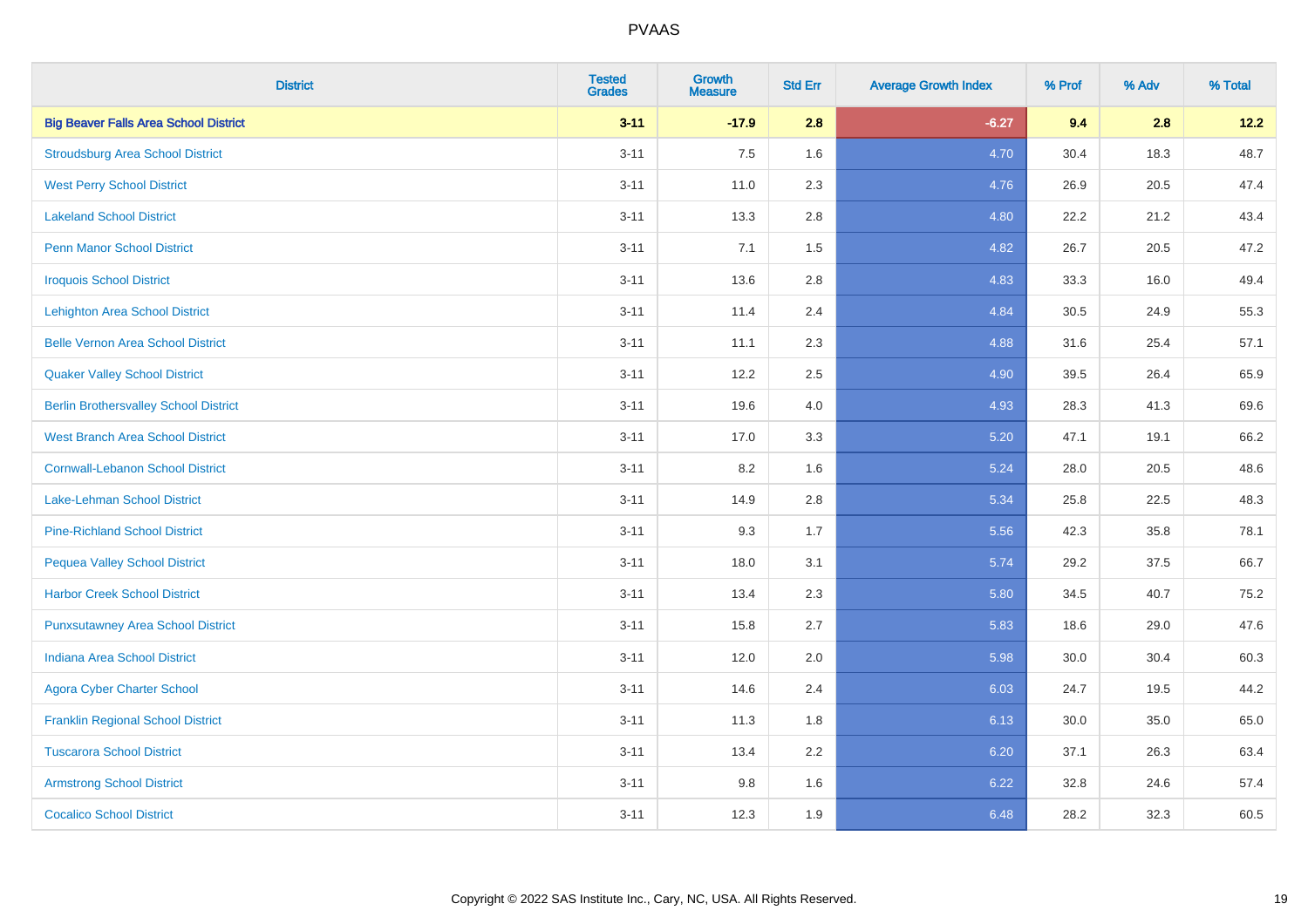| <b>District</b>                               | <b>Tested</b><br><b>Grades</b> | <b>Growth</b><br><b>Measure</b> | <b>Std Err</b> | <b>Average Growth Index</b> | % Prof | % Adv | % Total |
|-----------------------------------------------|--------------------------------|---------------------------------|----------------|-----------------------------|--------|-------|---------|
| <b>Big Beaver Falls Area School District</b>  | $3 - 11$                       | $-17.9$                         | 2.8            | $-6.27$                     | 9.4    | 2.8   | 12.2    |
| <b>Manheim Central School District</b>        | $3 - 11$                       | 12.8                            | 2.0            | 6.52                        | 27.8   | 35.4  | 63.2    |
| <b>Neshaminy School District</b>              | $3 - 11$                       | 8.6                             | 1.3            | 6.56                        | 31.3   | 23.9  | 55.2    |
| <b>Millcreek Township School District</b>     | $3 - 11$                       | 9.1                             | 1.4            | 6.61                        | 34.5   | 30.1  | 64.6    |
| <b>Methacton School District</b>              | $3 - 11$                       | 11.0                            | 1.6            | 6.94                        | 36.0   | 33.6  | 69.6    |
| <b>Whitehall-Coplay School District</b>       | $3 - 11$                       | 11.8                            | 1.7            | 7.06                        | 32.3   | 21.7  | 54.0    |
| <b>Upper Merion Area School District</b>      | $3 - 11$                       | 14.0                            | 2.0            | 7.15                        | 34.4   | 32.6  | 67.0    |
| <b>Danville Area School District</b>          | $3 - 11$                       | 18.4                            | 2.6            | 7.19                        | 32.0   | 46.1  | 78.1    |
| <b>Mountain View School District</b>          | $3 - 11$                       | 24.2                            | 3.4            | 7.20                        | 45.8   | 37.3  | 83.0    |
| <b>East Penn School District</b>              | $3 - 11$                       | 8.9                             | 1.2            | 7.61                        | 32.8   | 26.4  | 59.2    |
| <b>Mifflin County School District</b>         | $3 - 11$                       | 12.3                            | 1.6            | 7.69                        | 35.1   | 15.1  | 50.3    |
| <b>Upper Saint Clair School District</b>      | $3 - 11$                       | 13.8                            | 1.8            | 7.86                        | 32.2   | 44.5  | 76.7    |
| <b>Peters Township School District</b>        | $3 - 11$                       | 14.1                            | 1.7            | 8.16                        | 35.2   | 41.6  | 76.8    |
| <b>Saucon Valley School District</b>          | $3 - 11$                       | 18.9                            | 2.2            | 8.48                        | 26.0   | 39.6  | 65.6    |
| <b>Southern York County School District</b>   | $3 - 11$                       | 15.5                            | 1.8            | 8.48                        | 37.6   | 29.2  | 66.8    |
| <b>Marple Newtown School District</b>         | $3 - 11$                       | 20.6                            | 2.3            | 8.95                        | 31.1   | 42.7  | 73.8    |
| Palmyra Area School District                  | $3 - 11$                       | 16.2                            | 1.8            | 9.02                        | 38.8   | 34.0  | 72.8    |
| <b>Unionville-Chadds Ford School District</b> | $3 - 11$                       | 15.8                            | 1.7            | 9.12                        | 31.2   | 48.0  | 79.2    |
| <b>Wayne Highlands School District</b>        | $3 - 11$                       | 22.5                            | 2.5            | 9.16                        | 33.8   | 40.4  | 74.2    |
| Fox Chapel Area School District               | $3 - 11$                       | 17.6                            | 1.9            | 9.47                        | 22.9   | 52.0  | 74.9    |
| <b>Delaware Valley School District</b>        | $3 - 11$                       | 15.7                            | 1.6            | 9.62                        | 36.7   | 32.1  | 68.8    |
| New Hope-Solebury School District             | $3 - 11$                       | 28.8                            | 2.9            | 9.77                        | 31.6   | 50.0  | 81.6    |
| <b>Hempfield School District</b>              | $3 - 11$                       | 13.4                            | 1.3            | 10.53                       | 29.9   | 36.8  | 66.7    |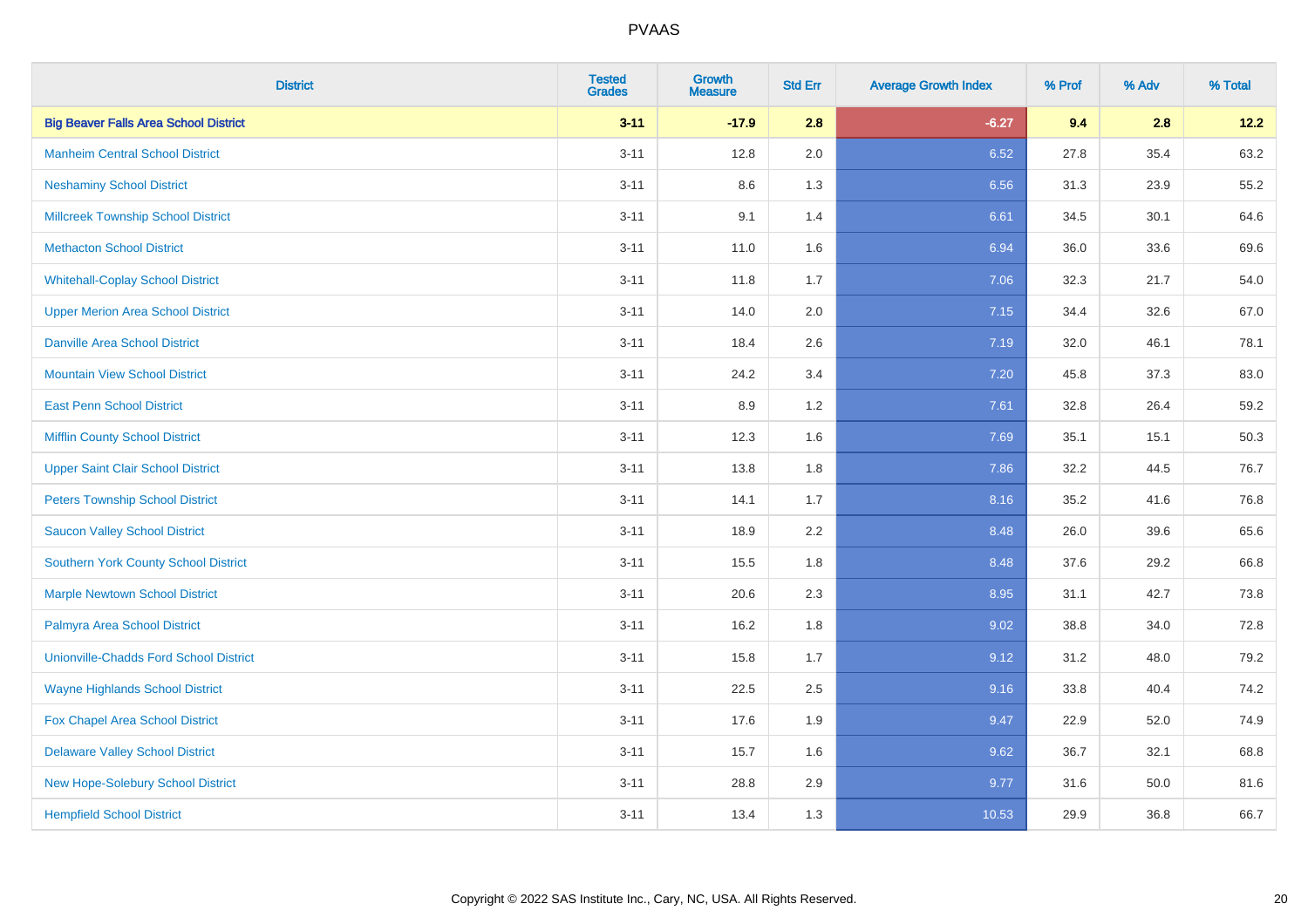| <b>District</b>                              | <b>Tested</b><br><b>Grades</b> | <b>Growth</b><br><b>Measure</b> | <b>Std Err</b> | <b>Average Growth Index</b> | % Prof | % Adv | % Total |
|----------------------------------------------|--------------------------------|---------------------------------|----------------|-----------------------------|--------|-------|---------|
| <b>Big Beaver Falls Area School District</b> | $3 - 11$                       | $-17.9$                         | 2.8            | $-6.27$                     | 9.4    | 2.8   | 12.2    |
| <b>Warwick School District</b>               | $3 - 11$                       | 21.7                            | 1.8            | 11.76                       | 27.7   | 36.3  | 64.0    |
| <b>Littlestown Area School District</b>      | $3 - 11$                       | 28.7                            | 2.4            | 11.83                       | 38.4   | 29.3  | 67.7    |
| <b>Council Rock School District</b>          | $3 - 11$                       | 13.5                            | 1.1            | 12.27                       | 32.0   | 35.4  | 67.4    |
| <b>Souderton Area School District</b>        | $3 - 11$                       | 18.5                            | 1.4            | 12.86                       | 39.2   | 31.2  | 70.4    |
| <b>Colonial School District</b>              | $3 - 11$                       | 22.1                            | 1.6            | 13.55                       | 27.2   | 43.5  | 70.6    |
| <b>Spring-Ford Area School District</b>      | $3 - 11$                       | 16.6                            | 1.2            | 14.02                       | 30.4   | 45.3  | 75.7    |
| <b>Dallastown Area School District</b>       | $3 - 11$                       | 19.9                            | 1.4            | 14.14                       | 36.8   | 34.2  | 71.0    |
| <b>North Allegheny School District</b>       | $3 - 11$                       | 18.0                            | 1.3            | 14.25                       | 30.5   | 42.9  | 73.4    |
| <b>Lower Merion School District</b>          | $3 - 11$                       | 18.9                            | 1.2            | 15.42                       | 29.4   | 48.6  | 78.0    |
| North Penn School District                   | $3 - 11$                       | 17.6                            | 1.0            | 17.53                       | 30.8   | 35.7  | 66.4    |
| <b>Central Bucks School District</b>         | $3 - 11$                       | 15.5                            | 0.9            | 17.94                       | 34.8   | 41.4  | 76.2    |
| <b>State College Area School District</b>    | $3 - 11$                       | 24.5                            | 1.3            | 18.59                       | 31.9   | 46.9  | 78.8    |
| Norristown Area School District              | $3 - 12$                       | $-25.4$                         | 1.7            | $-15.35$                    | 10.6   | 1.8   | 12.4    |
| Philadelphia City School District            | $3-12$                         | $-7.8$                          | $0.6\,$        | $-13.43$                    | 16.4   | 6.5   | 22.9    |
| <b>Allentown City School District</b>        | $3 - 12$                       | $-16.9$                         | 1.4            | $-12.37$                    | 5.9    | 0.4   | 6.3     |
| <b>York City School District</b>             | $3 - 12$                       | $-17.7$                         | 1.8            | $-10.05$                    | 3.2    | 0.7   | 3.9     |
| Ambridge Area School District                | $3 - 12$                       | $-19.4$                         | 2.5            | $-7.64$                     | 23.2   | 5.6   | 28.9    |
| <b>Lancaster School District</b>             | $3-12$                         | $-10.0$                         | 1.4            | $-7.22$                     | 9.0    | 3.9   | 12.8    |
| <b>Hempfield Area School District</b>        | $3 - 12$                       | $-10.2$                         | 1.6            | $-6.37$                     | 28.1   | 19.2  | 47.3    |
| <b>New Castle Area School District</b>       | $3 - 12$                       | $-13.6$                         | 2.3            | $-5.99$                     | 17.6   | 2.0   | 19.5    |
| <b>West Mifflin Area School District</b>     | $3 - 12$                       | $-11.9$                         | 2.5            | $-4.77$                     | 15.9   | 4.0   | 19.9    |
| <b>Interboro School District</b>             | $3-12$                         | $-8.4$                          | 2.0            | $-4.27$                     | 27.6   | 6.4   | 34.1    |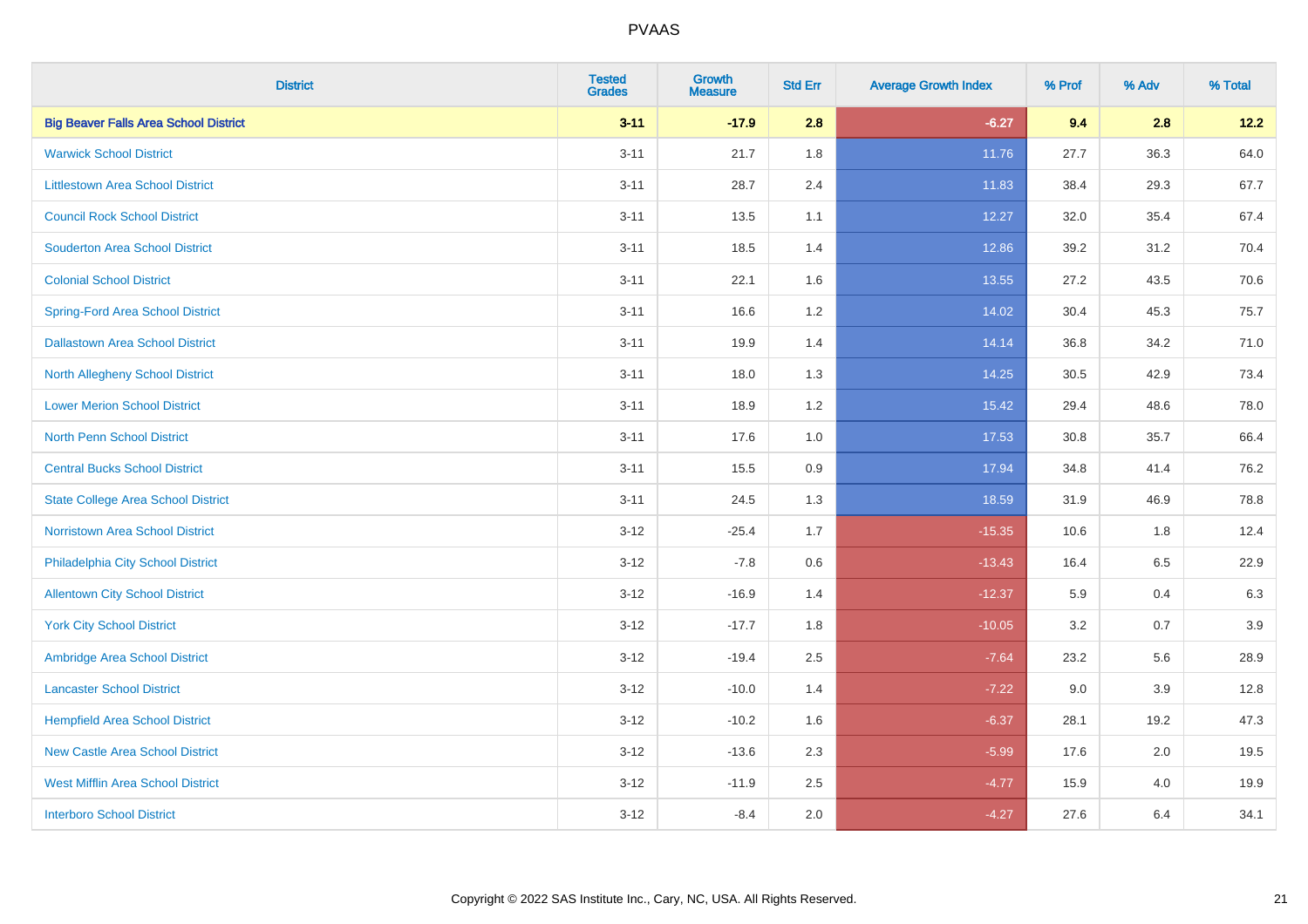| <b>District</b>                                        | <b>Tested</b><br><b>Grades</b> | <b>Growth</b><br><b>Measure</b> | <b>Std Err</b> | <b>Average Growth Index</b> | % Prof | % Adv   | % Total |
|--------------------------------------------------------|--------------------------------|---------------------------------|----------------|-----------------------------|--------|---------|---------|
| <b>Big Beaver Falls Area School District</b>           | $3 - 11$                       | $-17.9$                         | 2.8            | $-6.27$                     | 9.4    | 2.8     | 12.2    |
| <b>Panther Valley School District</b>                  | $3 - 12$                       | $-13.3$                         | 3.2            | $-4.10$                     | 31.5   | 4.1     | 35.6    |
| <b>Scranton School District</b>                        | $3 - 12$                       | $-10.1$                         | 2.5            | $-4.04$                     | 20.0   | 7.7     | 27.7    |
| <b>Tussey Mountain School District</b>                 | $3 - 12$                       | $-13.0$                         | 3.3            | $-3.93$                     | 11.1   | 3.2     | 14.3    |
| <b>Grove City Area School District</b>                 | $3 - 12$                       | $-8.8$                          | 2.3            | $-3.89$                     | 25.6   | 16.4    | 42.0    |
| <b>Old Forge School District</b>                       | $3 - 12$                       | $-11.3$                         | 3.1            | $-3.62$                     | 28.6   | 13.2    | 41.8    |
| <b>West York Area School District</b>                  | $3 - 12$                       | $-9.8$                          | 2.7            | $-3.57$                     | 21.9   | 10.9    | 32.8    |
| <b>Montoursville Area School District</b>              | $3 - 12$                       | $-8.4$                          | 2.6            | $-3.17$                     | 38.8   | 18.2    | 57.0    |
| <b>Erie City School District</b>                       | $3 - 12$                       | $-4.5$                          | 1.4            | $-3.09$                     | 13.4   | 6.7     | 20.1    |
| <b>Quakertown Community School District</b>            | $3-12$                         | $-4.3$                          | 1.5            | $-2.79$                     | 33.8   | 20.1    | 53.8    |
| <b>Clarion-Limestone Area School District</b>          | $3-12$                         | $-10.0$                         | 3.6            | $-2.76$                     | 28.3   | 20.0    | 48.3    |
| Selinsgrove Area School District                       | $3 - 12$                       | $-5.7$                          | 2.1            | $-2.74$                     | 25.4   | 13.9    | 39.2    |
| <b>Turkeyfoot Valley Area School District</b>          | $3 - 12$                       | $-15.4$                         | 5.8            | $-2.66$                     | 3.8    | $3.8\,$ | 7.6     |
| <b>Union City Area School District</b>                 | $3 - 12$                       | $-8.7$                          | 3.3            | $-2.59$                     | 29.7   | 10.9    | 40.6    |
| <b>Greater Nanticoke Area School District</b>          | $3 - 12$                       | $-6.8$                          | 2.6            | $-2.58$                     | 15.2   | 8.9     | 24.1    |
| Catasauqua Area School District                        | $3 - 12$                       | $-7.3$                          | 2.8            | $-2.58$                     | 27.1   | 11.2    | 38.3    |
| Pocono Mountain School District                        | $3 - 12$                       | $-4.3$                          | 1.8            | $-2.43$                     | 35.5   | 17.1    | 52.6    |
| <b>Pottsville Area School District</b>                 | $3 - 12$                       | $-4.9$                          | 2.1            | $-2.36$                     | 21.8   | 7.9     | 29.6    |
| <b>Bristol Borough School District</b>                 | $3-12$                         | $-5.9$                          | 2.9            | $-2.00$                     | 27.8   | 3.3     | 31.1    |
| <b>Lincoln Leadership Academy Charter School</b>       | $3 - 12$                       | $-7.4$                          | 3.7            | $-1.99$                     | 6.4    | 2.1     | 8.5     |
| <b>Chester Charter Scholars Academy Charter School</b> | $3 - 12$                       | $-6.2$                          | 3.3            | $-1.88$                     | 2.2    | 0.0     | 2.2     |
| <b>Twin Valley School District</b>                     | $3 - 12$                       | $-3.2$                          | 1.9            | $-1.68$                     | 38.8   | 19.8    | 58.6    |
| <b>Woodland Hills School District</b>                  | $3-12$                         | $-4.2$                          | 2.5            | $-1.66$                     | 10.1   | 1.4     | 11.5    |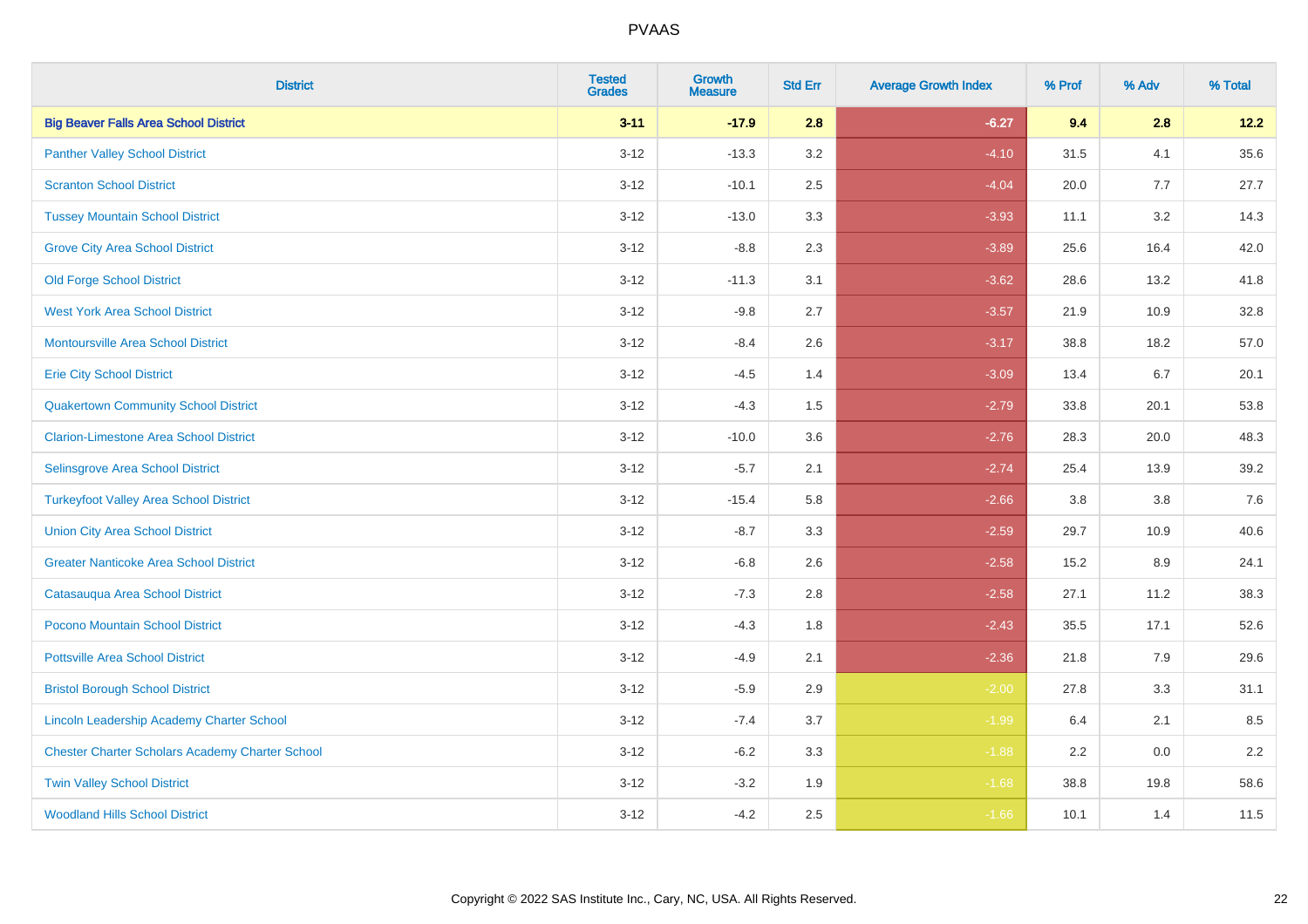| <b>District</b>                                 | <b>Tested</b><br><b>Grades</b> | <b>Growth</b><br><b>Measure</b> | <b>Std Err</b> | <b>Average Growth Index</b> | % Prof | % Adv | % Total |
|-------------------------------------------------|--------------------------------|---------------------------------|----------------|-----------------------------|--------|-------|---------|
| <b>Big Beaver Falls Area School District</b>    | $3 - 11$                       | $-17.9$                         | 2.8            | $-6.27$                     | 9.4    | 2.8   | 12.2    |
| <b>Conemaugh Valley School District</b>         | $3 - 12$                       | $-6.3$                          | 4.1            | $-1.54$                     | 23.7   | 5.1   | 28.8    |
| <b>Keystone Education Center Charter School</b> | $3 - 12$                       | $-6.5$                          | 5.1            | $-1.28$                     | 0.0    | 0.0   | 0.0     |
| <b>Millville Area School District</b>           | $3 - 12$                       | $-5.6$                          | 4.4            | $-1.26$                     | 31.4   | 11.4  | 42.9    |
| <b>Cameron County School District</b>           | $3-12$                         | $-5.0$                          | 4.4            | $-1.12$                     | 34.9   | 4.8   | 39.7    |
| <b>Wyomissing Area School District</b>          | $3 - 12$                       | $-2.4$                          | 2.6            | $-0.92$                     | 25.6   | 28.1  | 53.7    |
| <b>Conneaut School District</b>                 | $3 - 12$                       | $-2.3$                          | 2.6            | $-0.91$                     | 27.4   | 9.7   | 37.1    |
| <b>Bradford Area School District</b>            | $3 - 12$                       | $-1.8$                          | 2.3            | $-0.79$                     | 31.2   | 16.7  | 47.9    |
| <b>Roberto Clemente Charter School</b>          | $3 - 12$                       | $-3.3$                          | 4.1            | $-0.79$                     | 22.7   | 4.6   | 27.3    |
| <b>Bangor Area School District</b>              | $3 - 12$                       | $-1.2$                          | 2.0            | $-0.60$                     | 25.8   | 12.7  | 38.5    |
| <b>Penns Manor Area School District</b>         | $3 - 12$                       | $-1.9$                          | 3.5            | $-0.55$                     | 24.2   | 3.8   | 28.0    |
| <b>Forest City Regional School District</b>     | $3 - 12$                       | $-1.2$                          | 3.6            | $-0.33$                     | 26.5   | 8.2   | 34.7    |
| <b>Columbia Borough School District</b>         | $3 - 12$                       | $-1.1$                          | 3.6            | $-0.31$                     | 17.2   | 1.7   | 19.0    |
| <b>Cranberry Area School District</b>           | $3 - 12$                       | $-0.9$                          | 3.1            | $-0.29$                     | 25.5   | 9.7   | 35.2    |
| Altoona Area School District                    | $3 - 12$                       | 0.1                             | 1.5            | 0.07                        | 29.0   | 13.8  | 42.8    |
| <b>Central Columbia School District</b>         | $3 - 12$                       | 0.3                             | 2.3            | 0.12                        | 25.4   | 37.6  | 63.0    |
| <b>Tulpehocken Area School District</b>         | $3 - 12$                       | 1.0                             | 4.9            | 0.20                        | 11.5   | 23.1  | 34.6    |
| <b>Ridley School District</b>                   | $3 - 12$                       | 0.3                             | 1.6            | 0.21                        | 32.0   | 10.7  | 42.6    |
| <b>Wilson School District</b>                   | $3 - 12$                       | $0.5\,$                         | 1.5            | 0.32                        | 30.4   | 25.5  | 55.9    |
| <b>Avella Area School District</b>              | $3 - 12$                       | 1.6                             | 4.7            | 0.34                        | 34.8   | 7.2   | 42.0    |
| <b>Annville-Cleona School District</b>          | $3 - 12$                       | 1.1                             | 2.4            | 0.45                        | 34.8   | 13.6  | 48.5    |
| Daniel Boone Area School District               | $3 - 12$                       | $0.9\,$                         | 1.9            | 0.46                        | 28.9   | 22.0  | 51.0    |
| <b>Union School District</b>                    | $3-12$                         | 2.5                             | 3.7            | 0.69                        | 17.9   | 10.4  | 28.4    |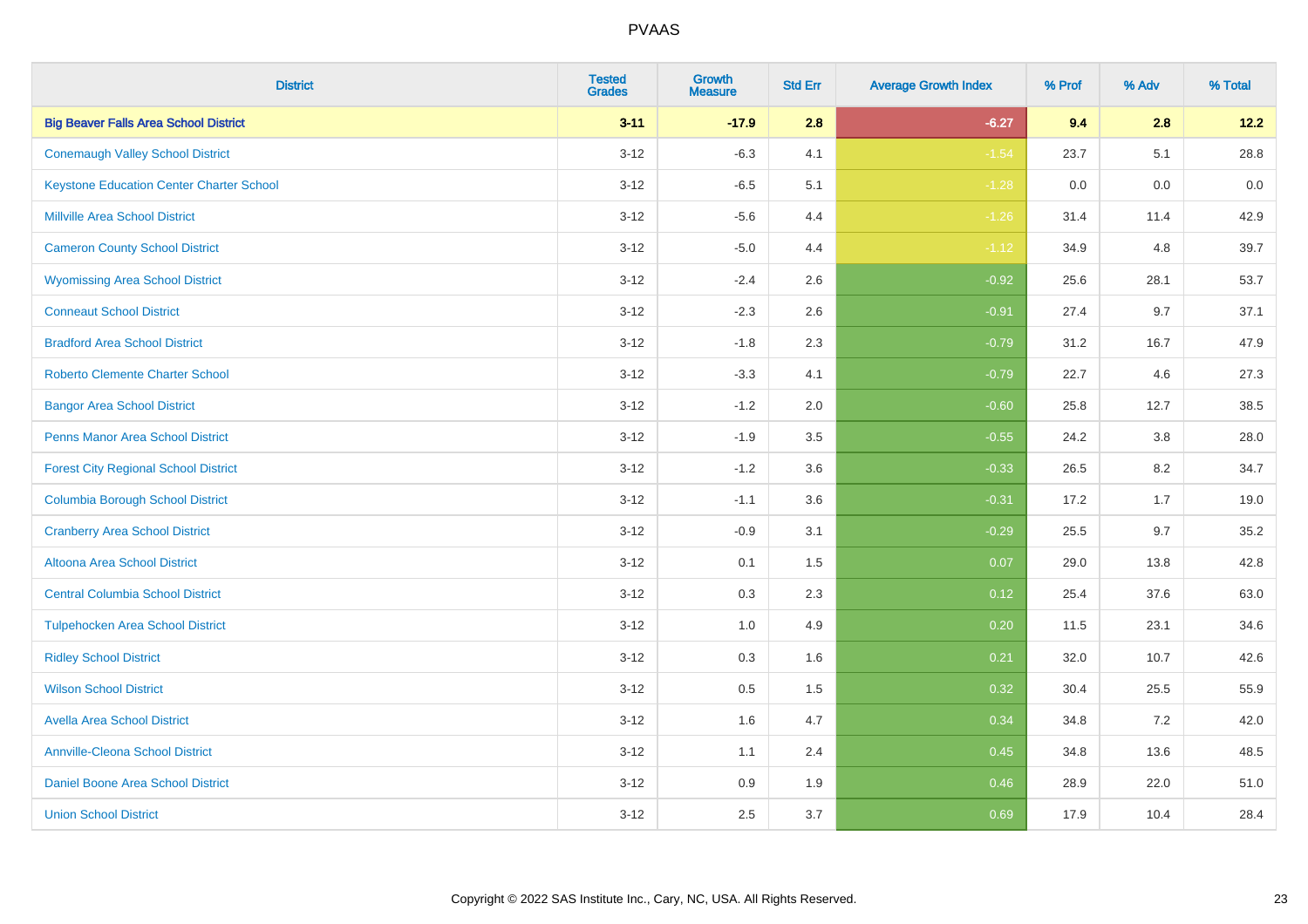| <b>District</b>                                 | <b>Tested</b><br><b>Grades</b> | Growth<br><b>Measure</b> | <b>Std Err</b> | <b>Average Growth Index</b> | % Prof | % Adv   | % Total |
|-------------------------------------------------|--------------------------------|--------------------------|----------------|-----------------------------|--------|---------|---------|
| <b>Big Beaver Falls Area School District</b>    | $3 - 11$                       | $-17.9$                  | 2.8            | $-6.27$                     | 9.4    | 2.8     | 12.2    |
| North Clarion County School District            | $3 - 12$                       | 3.4                      | 4.1            | 0.83                        | 45.0   | 18.8    | 63.8    |
| <b>Pottstown School District</b>                | $3 - 12$                       | 2.0                      | 2.2            | 0.88                        | 19.4   | 6.2     | 25.6    |
| <b>Eastern Lancaster County School District</b> | $3 - 12$                       | 2.9                      | 3.2            | 0.91                        | 35.2   | 36.4    | 71.6    |
| <b>Brownsville Area School District</b>         | $3 - 12$                       | 3.9                      | 3.8            | 1.04                        | 22.0   | 8.5     | 30.5    |
| People For People Charter School                | $3 - 12$                       | 6.4                      | 5.6            | $1.15$                      | 2.4    | $0.0\,$ | 2.4     |
| <b>Newport School District</b>                  | $3 - 12$                       | $3.8\,$                  | 3.3            | 1.17                        | 38.8   | 10.4    | 49.2    |
| <b>Upper Dublin School District</b>             | $3 - 12$                       | 2.1                      | 1.8            | 1.19                        | 34.7   | 30.0    | 64.7    |
| <b>Purchase Line School District</b>            | $3 - 12$                       | 4.3                      | 3.3            | 1.30                        | 32.3   | 9.0     | 41.4    |
| <b>Chestnut Ridge School District</b>           | $3 - 12$                       | 4.0                      | 2.9            | 1.38                        | 33.2   | 11.0    | 44.2    |
| Conemaugh Township Area School District         | $3 - 12$                       | 4.8                      | 3.5            | 1.39                        | 30.9   | 27.8    | 58.8    |
| Susquehanna Township School District            | $3 - 12$                       | 3.9                      | 2.7            | 1.45                        | 19.0   | 13.1    | 32.0    |
| Northern Potter School District                 | $3 - 12$                       | 6.8                      | 4.6            | 1.48                        | 30.6   | 11.1    | 41.7    |
| <b>South Western School District</b>            | $3 - 12$                       | 2.5                      | 1.7            | 1.48                        | 36.2   | 19.7    | 55.9    |
| <b>Smethport Area School District</b>           | $3 - 12$                       | 5.8                      | 3.8            | 1.52                        | 24.6   | 20.0    | 44.6    |
| <b>Waynesboro Area School District</b>          | $3 - 12$                       | 3.0                      | 1.8            | 1.67                        | 26.0   | 23.5    | 49.5    |
| <b>West Shore School District</b>               | $3 - 12$                       | 2.2                      | 1.3            | 1.68                        | 31.8   | 15.2    | 47.1    |
| <b>Wyalusing Area School District</b>           | $3 - 12$                       | 5.7                      | 3.2            | 1.78                        | 38.6   | 12.9    | 51.4    |
| <b>Oswayo Valley School District</b>            | $3 - 12$                       | 9.9                      | 5.1            | 1.93                        | 26.5   | 44.1    | 70.6    |
| Pennsylvania Distance Learning Charter School   | $3 - 12$                       | 6.8                      | 3.4            | 1.99                        | 19.8   | 6.2     | 25.9    |
| <b>Mckeesport Area School District</b>          | $3 - 12$                       | 4.6                      | 2.2            | 2.14                        | 21.1   | 4.4     | 25.5    |
| Northern Lehigh School District                 | $3 - 12$                       | 6.1                      | 2.5            | 2.42                        | 21.4   | 18.0    | 39.3    |
| Northern Tioga School District                  | $3 - 12$                       | 6.8                      | 2.6            | 2.64                        | 25.0   | 16.9    | 41.9    |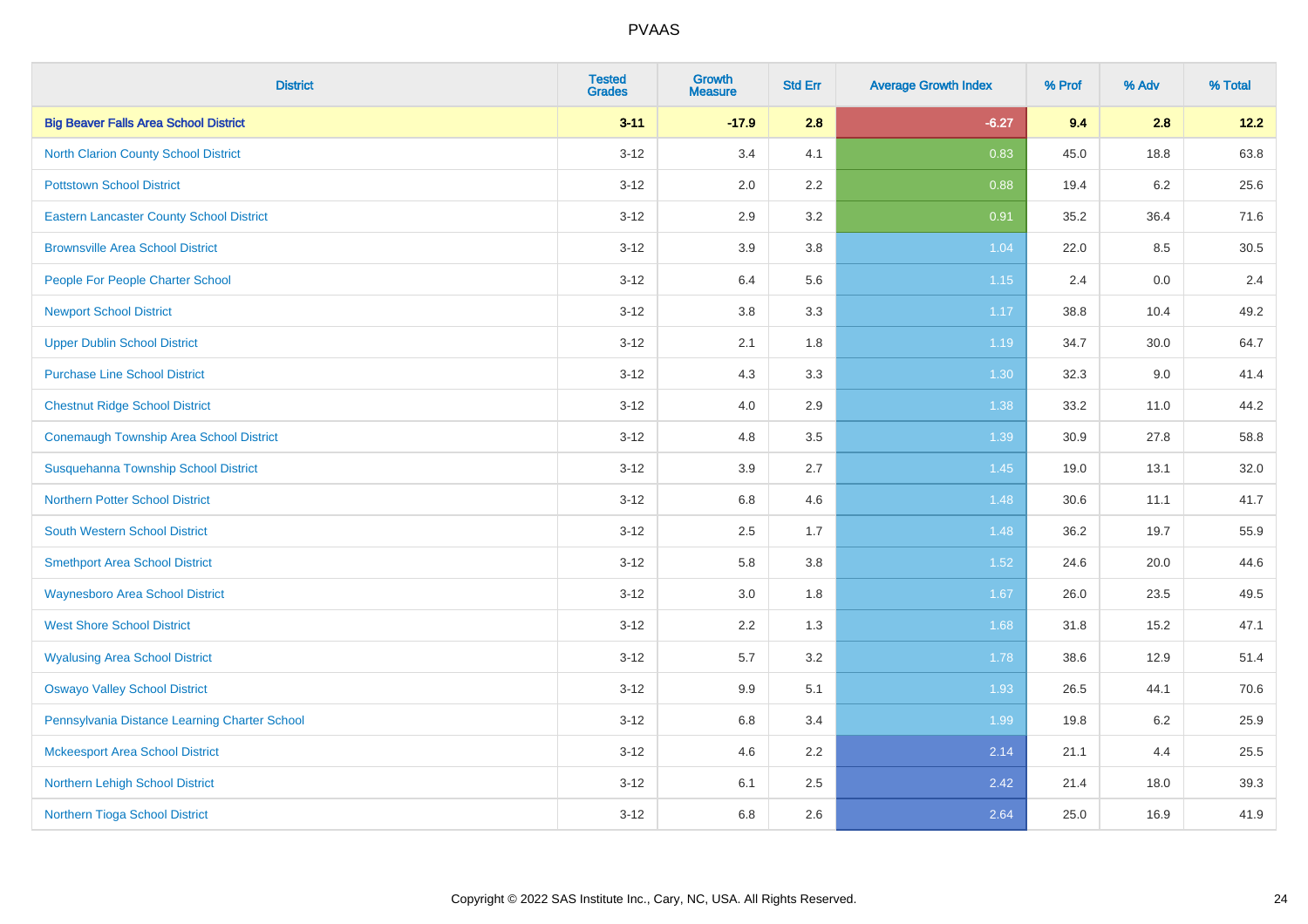| <b>District</b>                              | <b>Tested</b><br><b>Grades</b> | <b>Growth</b><br><b>Measure</b> | <b>Std Err</b> | <b>Average Growth Index</b> | % Prof | % Adv | % Total |
|----------------------------------------------|--------------------------------|---------------------------------|----------------|-----------------------------|--------|-------|---------|
| <b>Big Beaver Falls Area School District</b> | $3 - 11$                       | $-17.9$                         | 2.8            | $-6.27$                     | 9.4    | 2.8   | 12.2    |
| <b>Tamaqua Area School District</b>          | $3 - 12$                       | 6.5                             | 2.4            | 2.72                        | 34.3   | 17.5  | 51.8    |
| <b>Donegal School District</b>               | $3 - 12$                       | 5.9                             | 2.2            | 2.72                        | 34.1   | 23.1  | 57.2    |
| <b>Apollo-Ridge School District</b>          | $3 - 12$                       | 9.5                             | 3.0            | 3.23                        | 34.0   | 9.4   | 43.4    |
| <b>Kutztown Area School District</b>         | $3 - 12$                       | 9.3                             | 2.8            | 3.34                        | 38.5   | 14.6  | 53.2    |
| <b>William Penn School District</b>          | $3 - 12$                       | 7.0                             | 1.9            | 3.61                        | 14.0   | 7.2   | 21.3    |
| <b>Dover Area School District</b>            | $3-12$                         | 7.1                             | 1.9            | 3.78                        | 33.0   | 18.7  | 51.7    |
| <b>Juniata County School District</b>        | $3 - 12$                       | 7.7                             | 2.0            | 3.81                        | 22.9   | 18.9  | 41.8    |
| <b>Radnor Township School District</b>       | $3 - 12$                       | 7.5                             | 1.9            | 4.03                        | 33.0   | 38.3  | 71.3    |
| <b>Elizabethtown Area School District</b>    | $3 - 12$                       | 7.1                             | 1.7            | 4.19                        | 36.4   | 27.6  | 64.0    |
| <b>West Allegheny School District</b>        | $3 - 12$                       | 8.6                             | 2.0            | 4.34                        | 37.3   | 27.2  | 64.5    |
| <b>Conewago Valley School District</b>       | $3 - 12$                       | 7.6                             | 1.7            | 4.46                        | 41.3   | 19.4  | 60.6    |
| <b>Easton Area School District</b>           | $3 - 12$                       | 6.3                             | 1.3            | 4.91                        | 24.1   | 13.0  | 37.1    |
| Pen Argyl Area School District               | $3 - 12$                       | 12.8                            | 2.5            | 5.10                        | 28.5   | 23.8  | 52.3    |
| Penns Valley Area School District            | $3 - 12$                       | 14.1                            | 2.6            | 5.33                        | 29.6   | 23.3  | 52.9    |
| Hermitage School District                    | $3 - 12$                       | 14.0                            | 2.5            | 5.59                        | 34.0   | 27.0  | 61.0    |
| Lampeter-Strasburg School District           | $3 - 12$                       | 11.0                            | 1.9            | 5.69                        | 35.4   | 32.3  | 67.7    |
| <b>Camp Hill School District</b>             | $3 - 12$                       | 20.7                            | 2.9            | 7.00                        | 32.3   | 41.4  | 73.7    |
| <b>Manheim Township School District</b>      | $3 - 12$                       | 10.9                            | 1.5            | 7.51                        | 30.9   | 31.0  | 61.9    |
| <b>Upper Darby School District</b>           | $3-12$                         | 11.2                            | 1.4            | 8.28                        | 23.8   | 11.8  | 35.6    |
| <b>Central York School District</b>          | $3 - 12$                       | 12.9                            | 1.5            | 8.64                        | 31.4   | 24.1  | 55.5    |
| <b>Loyalsock Township School District</b>    | $3 - 12$                       | 26.7                            | 2.7            | 9.92                        | 36.8   | 35.1  | 71.9    |
| <b>Tyrone Area School District</b>           | $3 - 12$                       | 29.2                            | 2.3            | 12.86                       | 36.6   | 29.1  | 65.7    |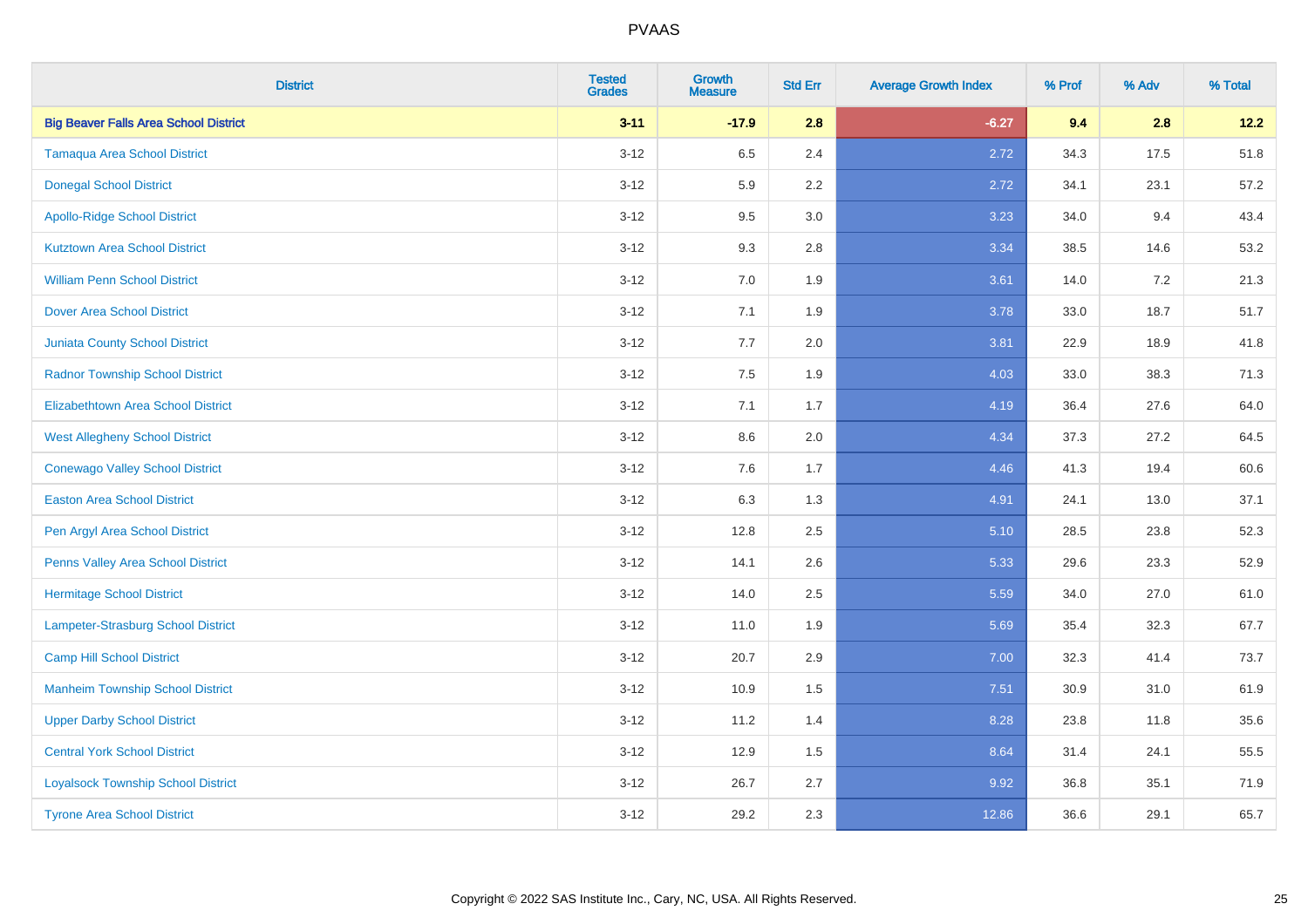| <b>District</b>                                                       | <b>Tested</b><br><b>Grades</b> | <b>Growth</b><br><b>Measure</b> | <b>Std Err</b> | <b>Average Growth Index</b> | % Prof | % Adv | % Total |
|-----------------------------------------------------------------------|--------------------------------|---------------------------------|----------------|-----------------------------|--------|-------|---------|
| <b>Big Beaver Falls Area School District</b>                          | $3 - 11$                       | $-17.9$                         | 2.8            | $-6.27$                     | 9.4    | 2.8   | 12.2    |
| <b>Cumberland Valley School District</b>                              | $3 - 12$                       | 18.6                            | 1.2            | 15.79                       | 31.3   | 39.2  | 70.5    |
| <b>Environmental Charter School At Frick Park</b>                     | $3-9$                          | $-6.2$                          | 3.7            | $-1.67$                     | 25.9   | 3.4   | 29.3    |
| Esperanza Academy Charter School                                      | $4 - 11$                       | 2.1                             | 2.1            | 1.01                        | 14.2   | 3.6   | 17.8    |
| <b>Mastery Charter School - Pickett Campus</b>                        | $6 - 10$                       | 2.7                             | 4.2            | 0.65                        | 20.6   | 0.0   | 20.6    |
| <b>Innovative Arts Academy Charter School</b>                         | $6 - 11$                       | $-7.2$                          | 2.5            | $-2.83$                     | 2.0    | 0.0   | 2.0     |
| La Academia Partnership Charter School                                | $6 - 11$                       | $-15.5$                         | 5.7            | $-2.70$                     | 2.3    | 0.0   | 2.3     |
| Perseus House Charter School Of Excellence                            | $6 - 11$                       | $-6.4$                          | 2.6            | $-2.50$                     | 0.9    | 0.0   | 0.9     |
| Urban Pathways 6-12 Charter School                                    | $6 - 11$                       | $-4.1$                          | 5.7            | $-0.72$                     | 0.0    | 0.0   | $0.0\,$ |
| <b>Evergreen Community Charter School</b>                             | $6 - 11$                       | $-1.1$                          | 4.7            | $-0.23$                     | 34.6   | 26.9  | 61.5    |
| Boys Latin Of Philadelphia Charter School                             | $6 - 12$                       | $-8.0$                          | 2.7            | $-3.02$                     | 1.4    | 0.0   | 1.4     |
| Center For Student Learning Charter School At Pennsbury               | $6 - 12$                       | $-3.3$                          | 6.0            | $-0.55$                     | 23.1   | 0.0   | 23.1    |
| Dr Robert Ketterer Charter School Inc                                 | $6 - 12$                       | 7.1                             | 4.3            | 1.66                        | 7.3    | 1.7   | 9.0     |
| 21st Century Cyber Charter School                                     | $6 - 12$                       | 6.6                             | 2.1            | 3.16                        | 29.0   | 21.8  | 50.8    |
| <b>Mastery Charter School - Gratz Campus</b>                          | $7 - 10$                       | $-9.5$                          | 4.6            | $-2.09$                     | 0.0    | 3.4   | 3.4     |
| Mastery Charter School - Shoemaker Campus                             | $7 - 10$                       | $-2.3$                          | 2.8            | $-0.81$                     | 10.1   | 3.7   | 13.8    |
| <b>Lincoln Park Performing Arts Charter School</b>                    | $7 - 11$                       | $-14.9$                         | 2.7            | $-5.45$                     | 39.3   | 8.9   | 48.2    |
| <b>Achievement House Charter School</b>                               | $7 - 11$                       | $-8.2$                          | 3.6            | $-2.28$                     | 16.7   | 2.8   | 19.4    |
| <b>Mastery Charter High School-Lenfest Campus</b>                     | $7 - 11$                       | $-1.8$                          | 5.8            | $-0.30$                     | 26.3   | 0.0   | 26.3    |
| <b>West Side CTC</b>                                                  | $9 - 10$                       | $-32.0$                         | 3.9            | $-8.16$                     | 5.9    | 0.0   | 5.9     |
| Lehigh Valley Charter High School For The Arts                        | $9 - 10$                       | $-11.8$                         | 2.5            | $-4.76$                     | 28.9   | 5.7   | 34.6    |
| <b>Columbia-Montour AVTS</b>                                          | $9 - 10$                       | $-7.1$                          | 2.8            | $-2.52$                     | 19.5   | 3.2   | 22.7    |
| Preparatory Charter School Of Mathematics, Science, Tech, And Careers | $9 - 10$                       | $-5.1$                          | 2.5            | $-2.03$                     | 6.3    | 1.4   | 7.7     |